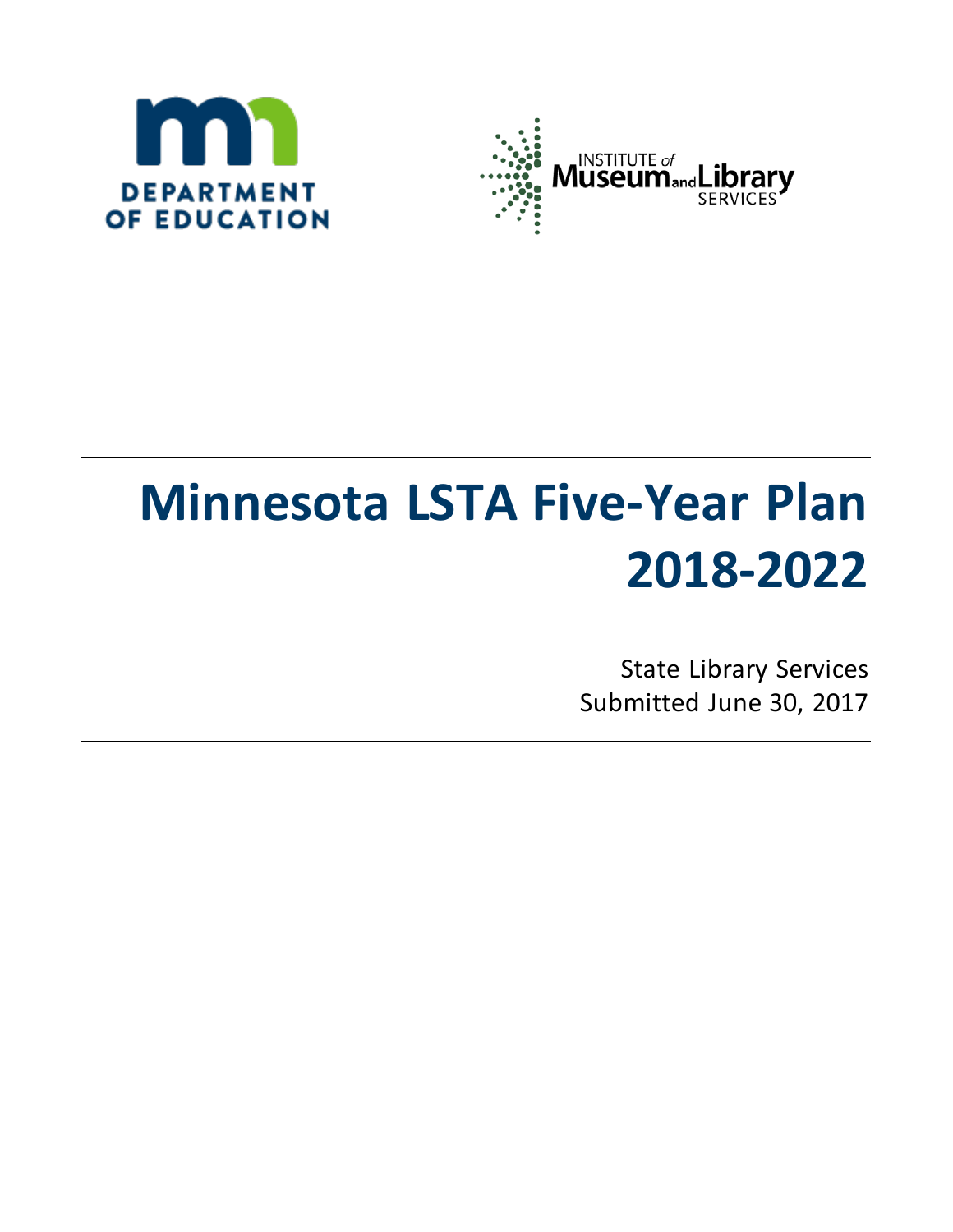# **Table of Contents**

| Need 3: Infrastructure development - library space, technology access, technology resources8              |
|-----------------------------------------------------------------------------------------------------------|
|                                                                                                           |
| Need 5: Vision for future of libraries in Minnesota (induding World's Best Workforce, lifelong learning)9 |
|                                                                                                           |
|                                                                                                           |
|                                                                                                           |
|                                                                                                           |
|                                                                                                           |
|                                                                                                           |
|                                                                                                           |
|                                                                                                           |
|                                                                                                           |
|                                                                                                           |
|                                                                                                           |
|                                                                                                           |
|                                                                                                           |
|                                                                                                           |
|                                                                                                           |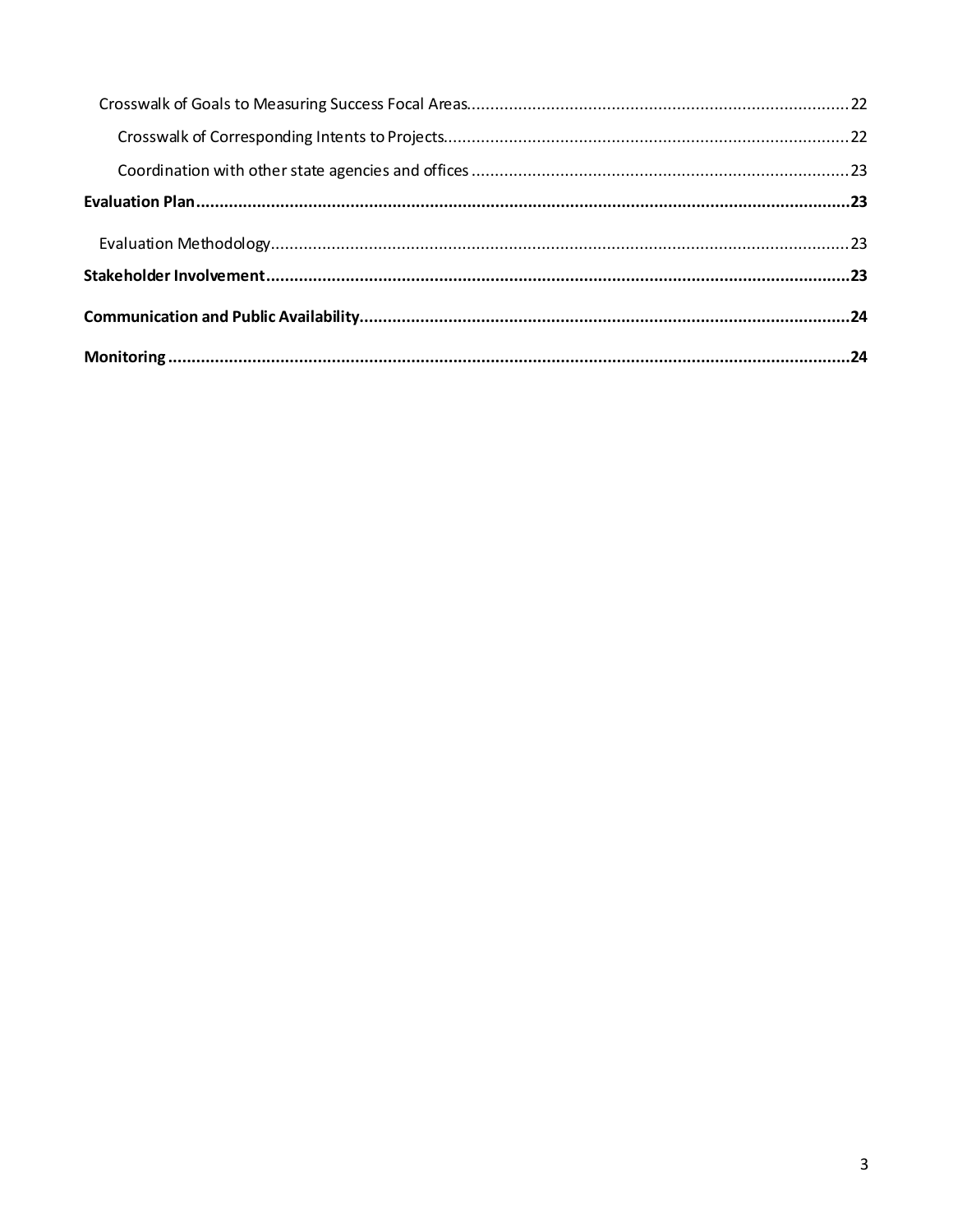# <span id="page-3-0"></span>**Introduction**

The federal Library Services and Technology Act (LSTA) authorizes the Grants to States program, which distributes federal funds to State Library Administrative Agencies through the Institute of Museum and Library Services (IMLS). Funds are used to address eight purposes and priorities(20 U.S.C. § 9121(1-9)):

- 1) Expand services for learning and access to information and educational resources in a variety of formats, in all types of libraries, for individuals of all ages in order to support such individuals' needs for education, lifelong learning, workforce development, and digital literacy skills;
- 2) Establish or enhance electronic and other linkages and improve coordination among and between libraries and entities, as described in 20 U.S.C. § 9134(b) (6), for the purpose of improving the quality of and access to library and information services;
- 3) (a) Provide training and professional development, including continuing education, to enhance the skills of the currentlibrary workforce and leadership, and advance the delivery of library and information services, and (b) Enhance efforts to recruit future professionals to the field of library and information services;
- 4) Develop public and private partnerships with other agencies and community-based organizations;
- 5) Target library services to individuals of diverse geographic, cultural, and socioeconomic backgrounds, to individuals with disabilities, and to individuals with limited functional literacy or information skills;
- 6) Target library and information services to persons having difficulty using a library and to underserved urban and rural communities, including children (from birth through age 17) from families with incomes below the poverty line (as defined by the Office of Management and Budget and revised annually in accordance with 42 U.S.C. § 9902(2)) applicable to a family of the size involved;
- 7) Develop library services that provide all users access to information through local, State, regional, national, and international collaborations and networks; and
- 8) Carry out other activities consistent with the purposes set forth in 20 U.S.C. § 9121, as described in the SLAA's plan. 20 U.S.C. § 9141(a) (1-8).

The act requires states to submit and IMLS to approve a five-year plan that identifies the state's library needs and sets forth activities to be taken toward meeting these needs (20 U.S.C. § 9134(a)).

In Minnesota, the State Library Administrative Agency that administers the Grants to States program is State Library Services, a division of the Minnesota Department of Education. The 2018-22 LSTA Five-Year Plan was developed by State Library Services, addresses the state's current and anticipated library needs and presents strategies for using LSTA funds.

# <span id="page-3-1"></span>**Mission Statement**

State Library Services partners with libraries to achieve equity and excellence in our collective work for Minnesotans.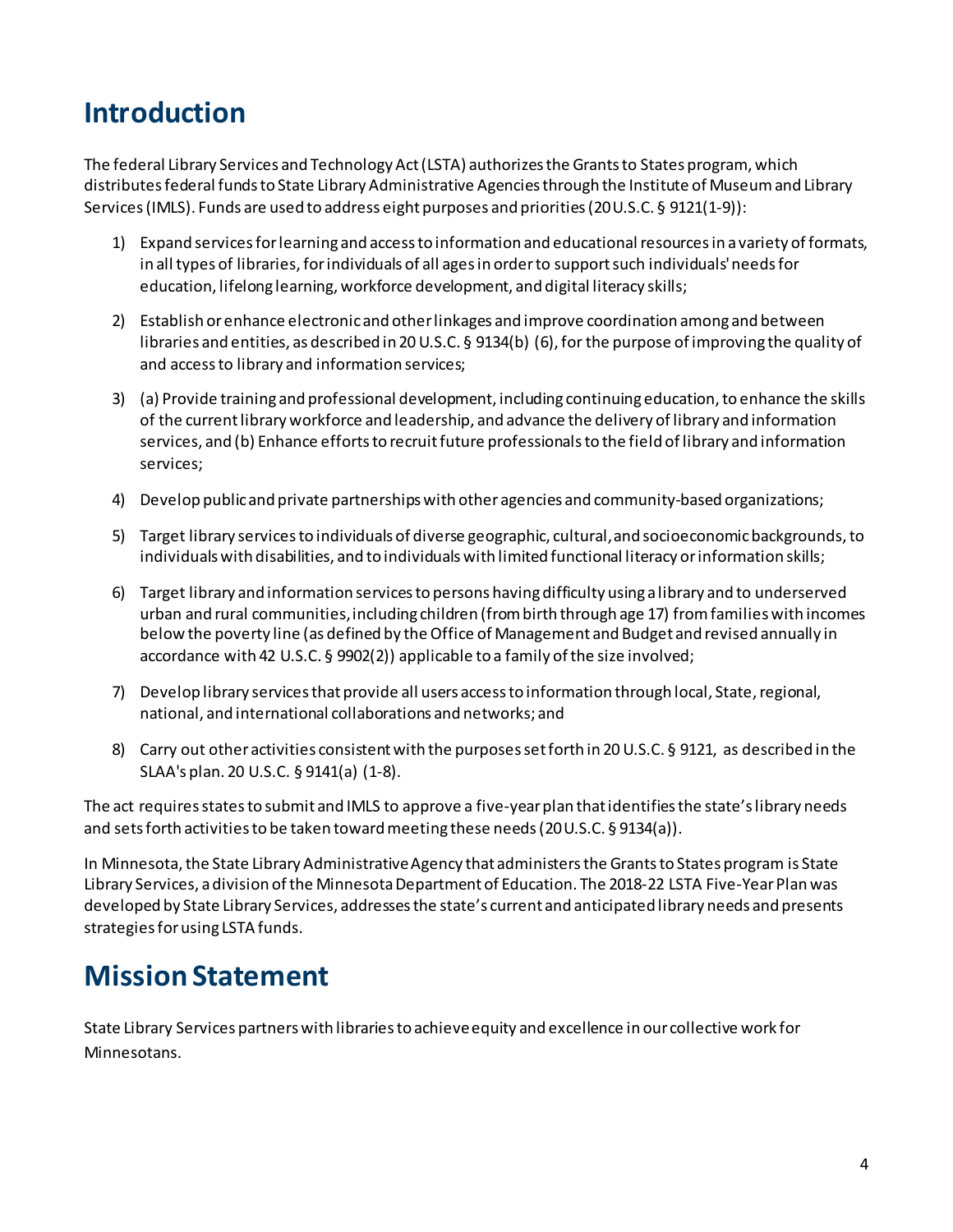# <span id="page-4-0"></span>**Needs**

### <span id="page-4-1"></span>**Needs Assessment Overview**

The needs assessment is based on complementary data, advisory input, as well as the Minnesota State Library Services LSTA 2013-17 Five-Year Evaluation Report completed in March 2017. The needs assessment factored in demographic information from the U.S. Census with related information on disparities. Finally, the needs assessment reflects the Minnesota Department of Education's (MDE) goals and objectives.

#### <span id="page-4-2"></span>**Overview of Data Sources**

The needs assessment used five different data sources to gain input on needs for library services from a variety of audiences in Minnesota.

| Name of Data<br><b>Source</b>  | <b>Survey</b>                                                                                          | Evaluation                                                                 | <b>Sessions</b>                                                                                                                                                                                                                                                                                                                                  | <b>Interviews</b>                                                                                                                                                                                                                                                                                                         | Demographic Data<br>and Other<br>Research                                                                                                                                           |
|--------------------------------|--------------------------------------------------------------------------------------------------------|----------------------------------------------------------------------------|--------------------------------------------------------------------------------------------------------------------------------------------------------------------------------------------------------------------------------------------------------------------------------------------------------------------------------------------------|---------------------------------------------------------------------------------------------------------------------------------------------------------------------------------------------------------------------------------------------------------------------------------------------------------------------------|-------------------------------------------------------------------------------------------------------------------------------------------------------------------------------------|
| Description                    | Online survey with<br>428 respondents;<br>Future questions in<br>survey related to<br>needs assessment | Summary of<br>findings and<br>recommendations<br>from evaluation<br>report | Three listening<br>sessions which<br>included<br>representatives<br>from the<br>Minnes ota Library<br>Association,<br>Minitex, public,<br>academic, tribal<br>and school<br>libraries, regional<br>publicand<br>multicounty<br>multitypelibrary<br>systems. Two<br>sessions held in<br>Metro area and<br>one session in<br>Greater<br>Minnesota. | Interviews of 10<br>State Library<br>Services partners<br>representing adult<br>basic education,<br>early childhood<br>education,<br>workforce<br>development,<br>literacy,<br>afterschool<br>programs, aging<br>population,<br>pollutioncontrol<br>agency, people<br>with disabilities,<br>American Indian<br>community. | Demographic data,<br>statewidelibrary<br>statistics, MDE<br>goals and<br>objectives;<br>Reviewed trends<br>and best practices<br>from national<br>organizations and<br>other states |
| Research<br>sample<br>included | Library staff,<br>administrators                                                                       | State Library<br>Services, library<br>staff,<br>administrators             | Library staff,<br>administrators                                                                                                                                                                                                                                                                                                                 | Library partners,<br>state agencies and<br>nonprofit<br>organizations                                                                                                                                                                                                                                                     | Minnesota, various<br>other states, and<br><b>United States</b>                                                                                                                     |

#### **Table 1: Overview of Data Sources for Needs Assessment**

*Note: The survey was conducted in fall 2016; the evaluation report was completed in March 2017; the listening sessions, interview and background research were conducted in March and April 2017.*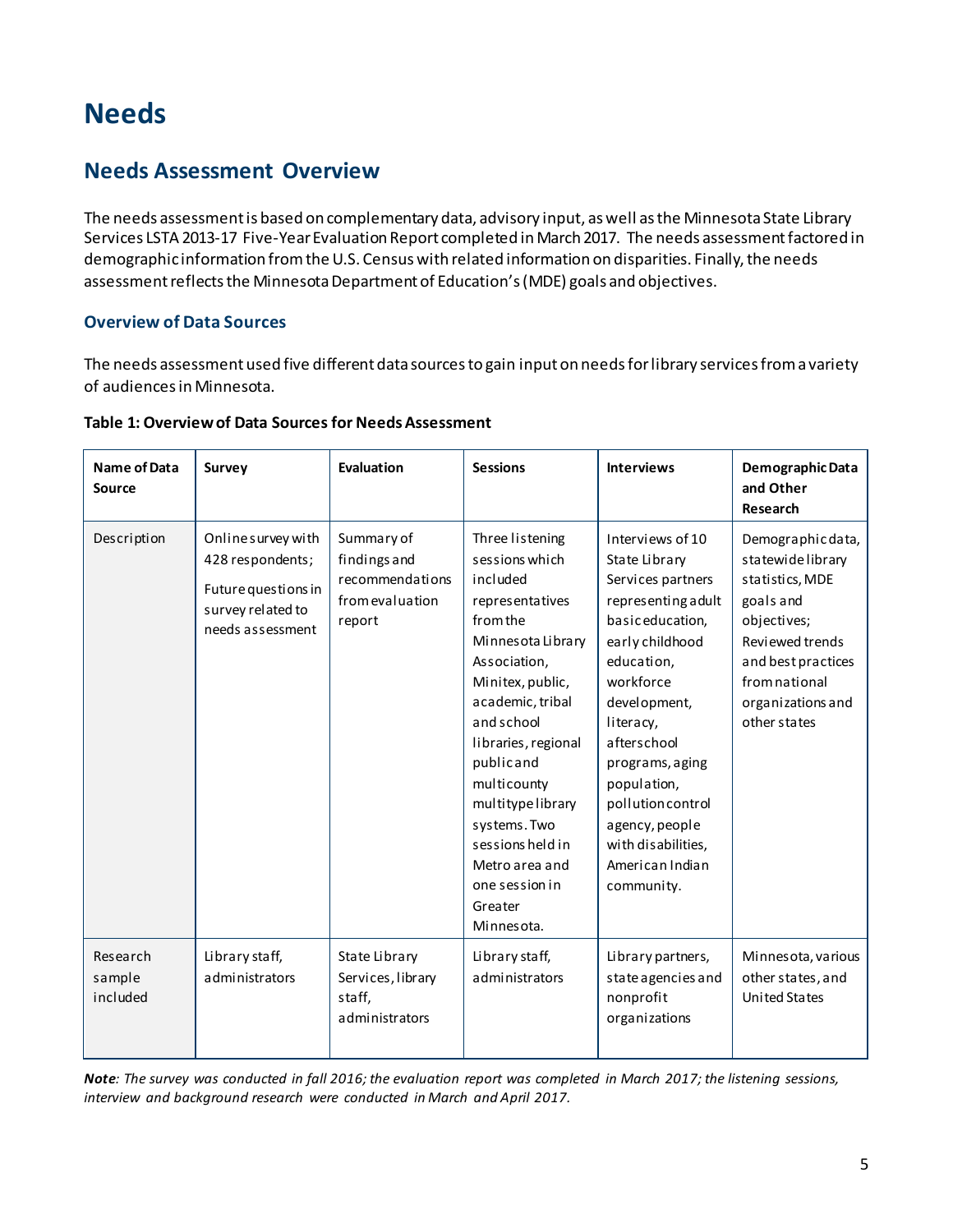## <span id="page-5-0"></span>**Minnesota Department of Education Goals**

As a division of the MDE, State Library Services aligns its activities with statewide goals and objectives. Among the statewide priorities are a focus on equity and inclusion, broadband, and achieving the goals of th[e World's](http://www.education.state.mn.us/MDE/SchSup/WorldsBestWorkforce/index.html)  [Best Workforce](http://www.education.state.mn.us/MDE/SchSup/WorldsBestWorkforce/index.html) legislation.

The World's Best Workforce acknowledges that an aging population, an increasing number of jobs that require more than a high school diploma, and an achievement gap for students of color are all challenges to the state's long-term economic health. Passed in 2013, the legislation recognizes that Minnesota must have students who are college-ready, career-ready, and poised to lead the state's workforce into the future. Its goals are to ensure that:

- All children are ready for school.
- All third-graders can read at grade level.
- All racial and economic gaps between students are closed.
- All students are college- and career-ready.
- All students graduate from high school.

### <span id="page-5-1"></span>**Minnesota Context – Demographic trends and library needs**

The Minnesota State Demographer<sup>[1](#page-5-2)</sup> projects that Minnesota's population will exceed 6 million by 2032, and reach nearly 6.8 million by 2070. Nearly three-quarters of the state population currently livein an urban geography, and half live within five contiguous counties in the Twin Cities metropolitan area.

#### **Aging Population**

 $\overline{a}$ 

By 2030, more than one in five Minnesotans will be aged 65 or older. For the first time in Minnesotan history, the state will have more individuals who are 65 and older than individuals who are under 18.

#### **Population with Special Needs**

As the state population becomes older, the rate of individuals with disabilities will likely rise. In 2015, 10.9 percent of Minnesotans identified themselves as having one or more disabilities. However, the rate of individuals with a disability varies significantly by age. In 2014, 5.4 percent of children aged 5-17 had a disability, while 31.6 percent of individuals 65 and older reported a disability.

#### **Increasingly Diverse Population**

In addition to growing older, the state's population will become more racially diverse in the near future. People of color currently make up 19 percent of the population, a percent that has been steadily growing. Between 2010 and 2015, the state added four times as many people of color as white individuals. This trend will continue at a significant pace given current birth trends. For instance, in 2015, 96 percent of Minnesotans 85 years and older identified as white, compared to 69 percent of children under five.

Minnesota will also continue to attract international immigrants, adding another layer of diversity to the state. In 2014, 7.2 percent of Minnesotans were born in another country. Most commonly, Minnesotan immigrants

<span id="page-5-2"></span> $1$  Census data and demographic statistics are from the Minnesota Demographic Center, Department of Administration[: https://mn.gov/admin/demography/](https://mn.gov/admin/demography/).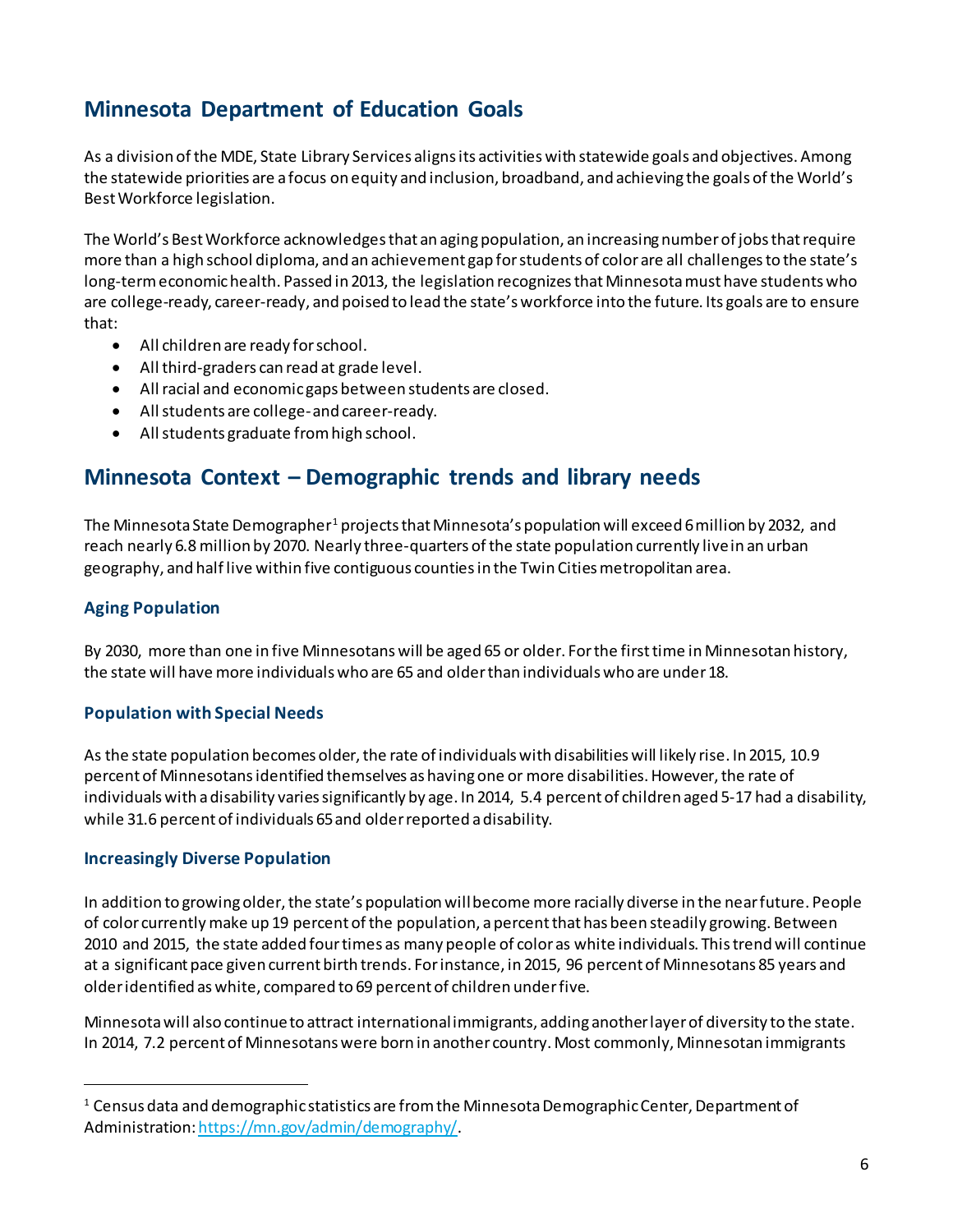were born in Mexico, India, Laos (including Hmong), and Somalia. A significant number of these immigrants have not become proficient at English: 18 percent of Somali Minnesotans, 19 percent of Mexican Minnesotans, and 19 percent of Hmong Minnesotans do not speak English well or at all.

#### **Disparities in Minnesota[2](#page-6-2)**

There are several acknowledged disparities in educationaland socioeconomic outcomes and status between people of color and white Minnesotans. While some progress has been made in lessening the disparities, there are still significant areas of concern:

- Disparities among racial and ethnic groups start early: while 66 percent of white students met third grade reading benchmarks in 2016, the same was true for just 52 percent of Asian students, 36 percent of American Indian students, 35 percent of Hispanic students, and 33 percent of Black students.
- Many groups of people of color graduate from high school at lower rates than white students. In 2016, 87 percent of non-Hispanic white students graduated high school in four years, compared to 65 percent of Hispanic and Black students.
- Adults of color are less often employed than white adults. In 2016, 80 percent of white adults were working, compared to 74 percent of Hispanic adults, 66 percent of Black adults, and 54 percent of American Indian adults. [3](#page-6-3)
- The poverty rate also varies greatly by racial and ethnic group, a trend that is particularly noticeable among children. In 2015, 10.9 percent of all Minnesotans were living in poverty. That same year, though, while 14 percent of all Minnesota children were living in poverty, 31 percent of Mexican children, 34 percent of Hmong children, and 62 percent of Somali children were.

Minnesota's libraries—whether public, academic, or school—are key community partners that help to address disparities through resources, innovative programs, and services that address local needs. Working to close these gaps will help to address LSTA state plan goals and priorities while simultaneously making progress on the goals articulated in the state's World's [Best Workforce](http://www.education.state.mn.us/MDE/SchSup/WorldsBestWorkforce/index.html) legislation.

# <span id="page-6-0"></span>**Identified Needs**

The following are the specific needs for library services to be addressed in this five-year plan, listed in order of importance from the stakeholder's perspective. By addressing these needs, State Library Services will position libraries to respond to community needs using LSTA resources.

<span id="page-6-1"></span>*So that libraries are better able to meet existing and emerging needs in their communities:* 

### **Need 1: Library staff training and professional development**

#### **Description**

 $\overline{a}$ 

The need includes: a) Training and professional development for library staff on a number of specific topic areas and related technology tools to serve library patrons better. The topic areas include but are not limited to: taxes,

<span id="page-6-3"></span><span id="page-6-2"></span><sup>&</sup>lt;sup>2</sup> Some data aggregated by Minnesota Compass: <u>http://www.mncompass.org/</u>.<br><sup>3</sup> Proportion of adults working: margin of error is +/-0.3% for white adults, +/- 1.3% for Hispanic adults, +/- 1.8% for Black adults, and +/- 3.5% for American Indian adults.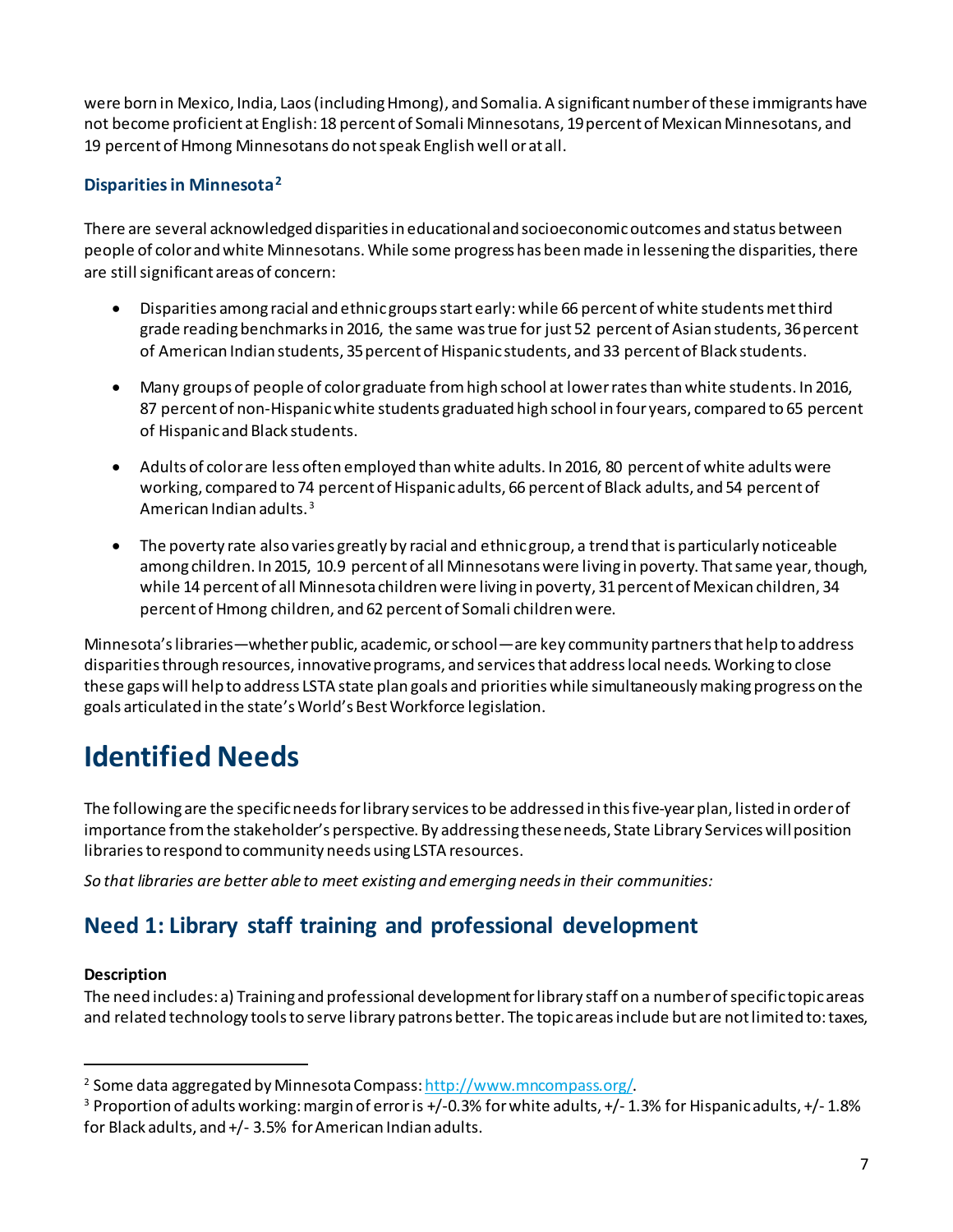disabilities, health/aging, human services programs and early childhood education. Stakeholder feedback emphasized making training accessible, especially to rural staff, by offering different formats (classroom and webinar) as well as at a variety of locations beyond the metro.

b) Continuing education and skill development for library staff in a variety of areas including: technology skills especially on particular tools, leadership, and education on both basic librarian skills and building on/going beyond basic skills.

**Data sources that identified need:** Survey, evaluation, listening sessions, interviews, demographic information/trends.

**Aligned with LSTA Purposes and Priorities:**1, 3, 8

### <span id="page-7-0"></span>**Need 2: Integrated resources to serve targeted populations**

#### **Description**

There is a need for libraries in Minnesota to continue and strengthen their role as providers of information, materials, and resources. Stakeholders mentioned the importance of supports thatrange from workforce development such as writing a resume, early childhood programs to help with school readiness, literacy/English as a Second Language efforts, partnering with school libraries, and providing key referral information such as tax and social services programs.

The need for supports is especially strong to help underserved populations including aging adults, rural populations, those in poverty and immigrants/refugees. Stakeholders indicated that often the materials and resources are most efficiently provided through leveraging partnerships and fostering collaboration with service providers or organizations in the topic areas of the supports. By connecting with partners, libraries can build on existing programs.

**Data sources that identified need:** Survey, evaluation, listening sessions, interviews, demographic information/trends.

<span id="page-7-1"></span>**Alignedwith LSTA Purposes and Priorities:**1, 2, 4, 5, 6, 8

# **Need 3: Infrastructure development – library space, technology access, technology resources**

#### **Description**

**Space:** Especially in rural areas, library meeting space is needed that is open long enough hours to meet community needs for meetings and classes. There is a need to enhance libraries' role as "safe places." Libraries are used as a refuge by community members in need. Stakeholders indicated libraries are often a more comfortable place to find family or economic support resources than other government buildings.

**Technology:** The need for technology falls into three different areas: internet or broadband, specific applications and accessibility. There is a strong need for dependable, fast internet access and broadband connections for the public, especially in rural areas. Library patrons need technology (and often specific applications) to perform many of their basic functions/tasks at work, school or as citizens. Finally, there is an ongoing need to ensure that library technology (especially book reservations or renewal) is accessible to those with disabilities or who speak English as a second language.

**Data sources that identified need:** Survey, listening sessions, interviews, demographic information/trends.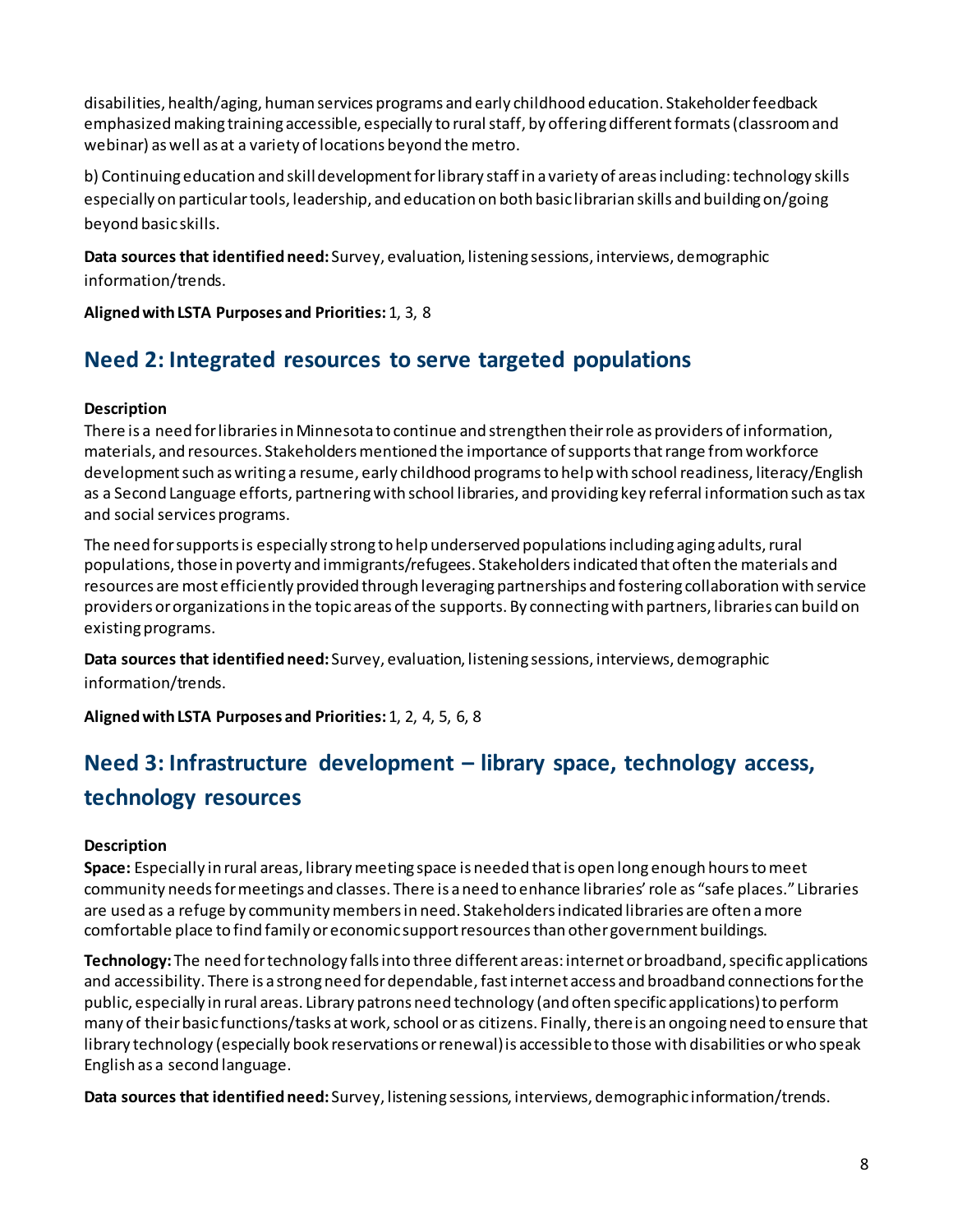#### <span id="page-8-0"></span>**Alignedwith LSTA Purposes and Priorities:** 1, 2, 4, 5, 6, 7, 8

### **Need 4: Increased awareness of State Library Services activities/services**

#### **Description**

There is a need for enhanced communication and promotion of services and trainings offered by State Library Services to the library community. Most of SLS' services and trainings are promoted through the MDE web site and a regular listserv e-mail. Stakeholders would prefer methods of promotion to be broadened to reach a larger audience and would like to know more about key services such as Minnesota Braille and Talking Book Library, Interlibrary Loan, and the focus of SLS work with other state agencies and partners. Finally, stakeholders would like more information and advance notice on grant topics, timelines, how to apply and training on areas where potential grantees may lack knowledge.

**Data sources that identified need:** Survey, evaluation, interviews.

<span id="page-8-1"></span>**Aligned with LSTA Purposes and Priorities:**3, 4, 5, 6, 8

# **Need 5: Vision for future of libraries in Minnesota (including World's Best Workforce, lifelong learning)**

#### **Description**

Stakeholders, especially in the three listening sessions, mentioned the need to develop strategies for the future direction of Minnesota's library systems and communicate these strategies. Some topics to address in the strategies include the changing role of libraries, how libraries can collaborate across library types, and ways to improve the profile of libraries.

**Data sources that identified need:**Primarily from listening sessions.

<span id="page-8-2"></span>**Aligned with LSTA Purposes and Priorities:**1, 3, 7, 8

### **Needs Assessment – Plan for Updating Needs**

Throughout the 2018-22 LSTA Five-Year Plan, State Library Services will monitorthe needs of the state's libraries and communities to assure that goals, projects, and activities remain relevant.

State Library Services partnersformally and informally with stakeholders, including the Minitex Policy Advisory Council, MNLink Gateway Operations group, Ebooks Minnesota teams, Minnesota Digital Library Governing Board, Minnesota Library Association, Ignite Afterschool, Minnesota Learning Commons , Capitol Area Library Consortium, Council of Regional Public Library Administrators (CRPLSA), CRPLSA Youth Services Committee, MinnesotaMulticounty Multitype Library Systems, Information and Technology Educators of Minnesota, and other groups. Continuing conversations with colleaguesfrom stakeholder organizations—and the library community more broadly speaking—will inform State Library Services about continuing and emerging library needs.

Administering LSTA sub-grant competitions allows State Library Servicesto identify new or emerging needs of libraries of all types as well as their community partners. Proposed and awarded sub-grants inform State Library Services about innovative projects that meet unique community needs. Mechanisms for tracking needs will include voluntary surveys of library staff and State Library Services staff engagement in professional organizations and with key stakeholder groups. The results will inform State Library Services about shifting and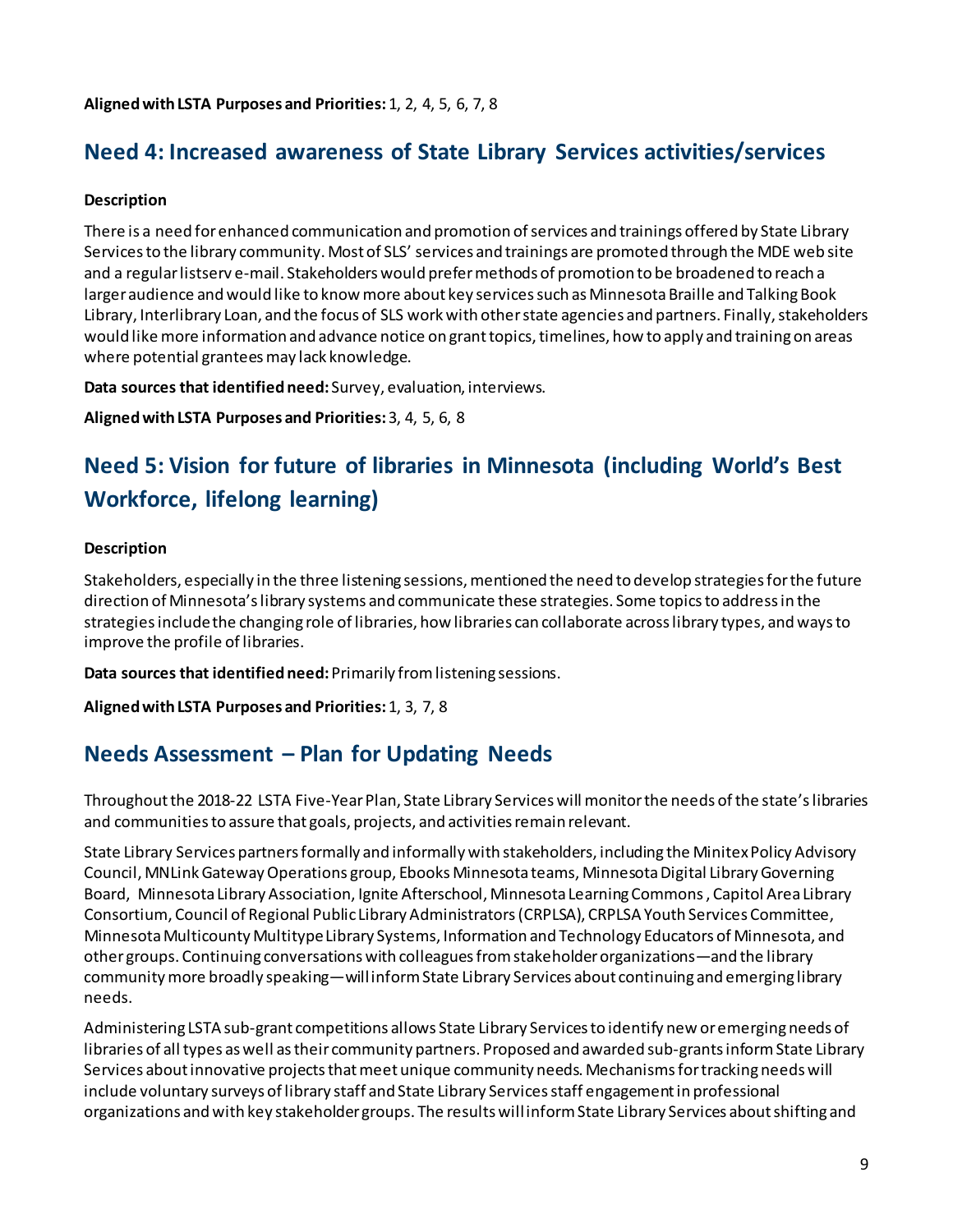evolvingneeds in Minnesota and provide an opportunity for updating projects to ensure that needs are addressed.

# <span id="page-9-0"></span>**Goals and Projects**

State Library Services' 2018-22 LSTA Five-Year Plan establishes fiveoverarching goals that address Minnesota's needs. As described below, each goal has associated projects that will shape SLS use of LSTA funds during the next plan period. Each project uses IMLS funds in one or more ways to help achieve the goals:

- 1) **State Library Servicesinitiatives**: A portion of the allotmentsupports State Library Servicesstaff salaries as well as contracts that fund programs, training, and professional development for library staff statewide. State Library Services staff carry out projects that build statewide capacity for library services to youth, performance measures and outcomes, equity in library services, staffing and operations, and improvements in library servicesthat rely on broadband. Initiatives support high value activities that can strengthen all of Minnesota's libraries.
- 2) **Statewide initiatives:** LSTA funds(for example, grants and contracts) are used to support projects that provide direct library services that can benefit people in all areas of the state. This includes the Minnesota Braille and Talking Book Library, a program of the National Library Service for the Blind and Physically Handicapped (NLS). The library provides direct service to eligible Minnesotans who cannot read standard print material due to a visual, physical, or reading disability and also provides school library services to the Minnesota State Academy for the Blind. Statewide resource sharing through the MNLink Gateway and E-books Minnesota are both provided by Minitex at the University of Minnesota. Interlibrary Loan allows patrons of participating Minnesota libraries to access a wide array of information resources in a range of formats whenever and wherever the information is needed.
- 3) **Sub-grant opportunities**: State Library Services distributes LSTA funds through competitive, targeted, and single source grantsto public, academic, school, or special libraries or library consortia. Annual competitive grant rounds give libraries and schools a chance to pilot projects that creatively address community needs and fulfill the goals of the five-year plan. LSTA mini-grants allow libraries to initiate smaller projects that satisfy five-year plan goals and projects that support innovative learning and library services.
- 4) **Administrative costs:** Minnesota's administrative funds pay a portion of the LSTA coordinator's salary as well as agency costs associated with administering the LSTA program and sub-grants.

# <span id="page-9-1"></span>**PrioritizingGoals**

Minnesota's priorities acknowledge that the state'slibraries, and by extension its residents, rely on federal funds for core statewide activities, including interlibrary loan, Electronic Library for Minnesota (ELM) instruction, the Minnesota Braille and Talking Book Library, and a shared e-content collection, Ebooks Minnesota. Goals that support these projects are the highest priority. The second priority are goals that strengthen the capacity of State Library Services' staff to lead projects that benefit the state and align with the state's goals (i.e., the World's Best Workforce, equity and inclusion, broadband), such as training in early literacy or digital literacy.

Goals with projects that support State Library Services ability to sub-grant funds for locally determined and innovative projects that address community needs are next in priority. Measuring the impact of library services is a federal and state priority. Having accurate and reliable data that helps to demonstrate the value of libraries at a local, state, and national level is important to the long-term viability of libraries and shapes SLS' final goal.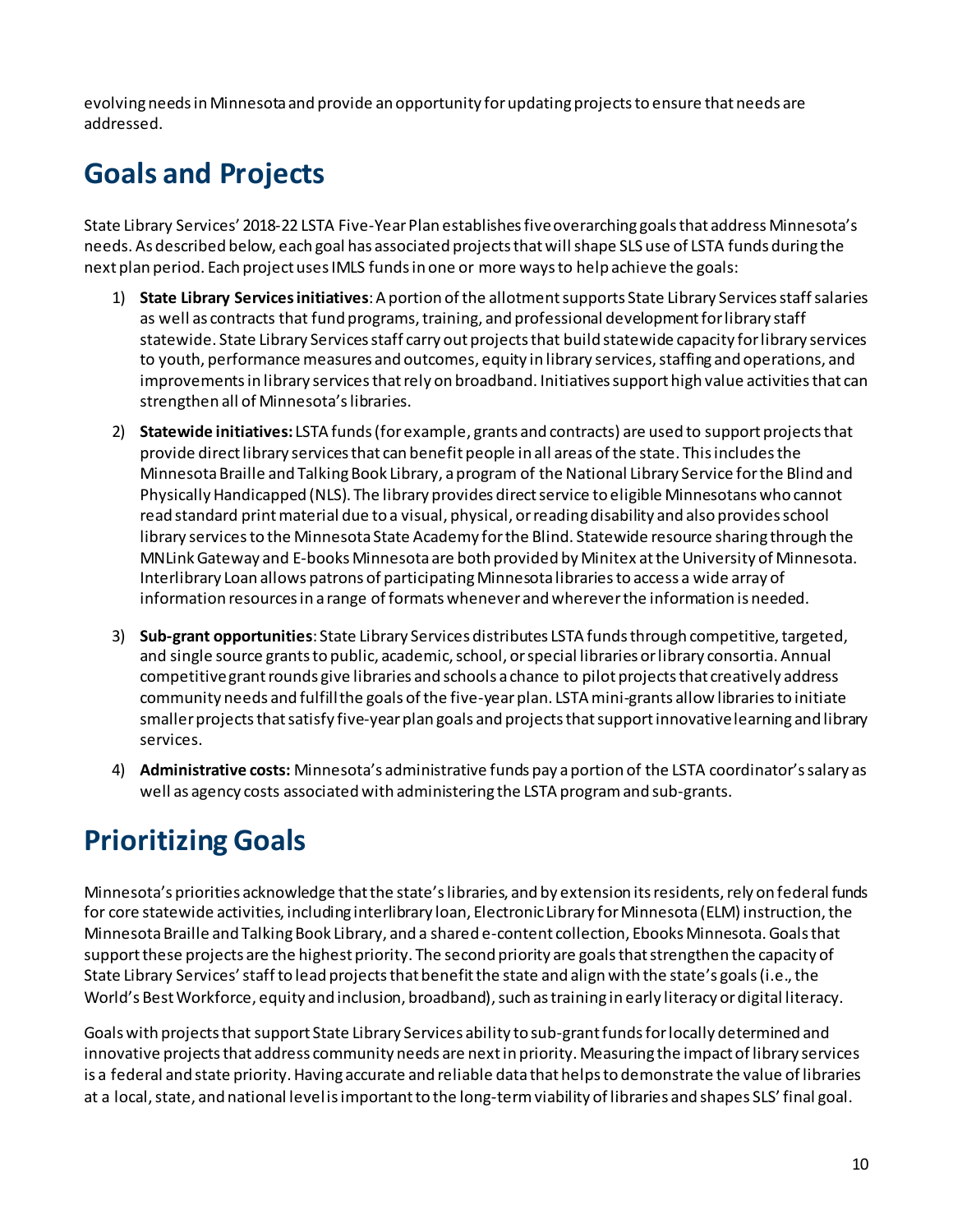Projects that focus on helping to communicate the value of librarieswas noted as a need in stakeholder assessments. Several projecttypes are carried out under multiple goals and serve as strategies for achieving SLS goals and engaging the library community in improving or expanding library services.

# <span id="page-10-0"></span>**Goal A: Library services and policies promote barrier-free**

### **access**

Libraries will be places that peopleof all backgrounds find welcoming and accessible. As libraries recasttheir role in communities, they will ensure that services and policies promote barrier-free accessto materials, services and spaces, and focus on both individual and community needs.

#### **Aligned with LSTA Purposes and Priorities**: 2, 6, 7

**Aligned with Minnesota Need(s):** 1) Library staff training and professional development; 3) Infrastructure development—library space, technology access, technology resources; 4) Increased awareness of State Library Services activities/services.

### <span id="page-10-1"></span>**Projects**

#### **A1: Resource Sharing**

*Resource Sharing* contributes to equitable access to information for all Minnesotans. By leveraging existing partnerships and networks, libraries ensure people can use collections and other resources beyond those available at their local libraries. State Library Services has a close partnership with Minitex, an information and resource-sharing program located at the University of Minnesota. Minitex has over 40 years of experience in providing interlibrary loan and delivery services that are made available to all Minnesotans who have a public library card. *Resource Sharing* goes beyond interlibrary loan to include shared e-content collections that meet the needs of people throughout the state.

#### **Activities**

With the ongoing support of State Library Services, Minitex will continue to provide interlibrary loan and delivery services to public and school libraries as well as to hospitals and museums; delivery to patrons' home library through the Minitex delivery system; a help desk for patrons using the MNLINK statewide virtual library; and webinars and other library workforce training.

As a key partner in planning and implementing resource sharing, State Library Services will engage in strategic activities thatinclude but are not limited to:

- Administering annual grants to Minitex for interlibrary loan and/or e-content collections.
- Managing state appropriations to Minitex for shared e-content collections (Electronic Library for Minnesota) and library telecommunications aid.
- Leveraging state funds with federal funds to support statewide training on the use of the Electronic Library for Minnesota.
- Participating in statewide committees and workgroups related to resource sharing.
- Enhancing communication and marketing of resources and services.
- Assuring equity in distribution of resources and services.
- Assessing inputs, outputs, and outcomes.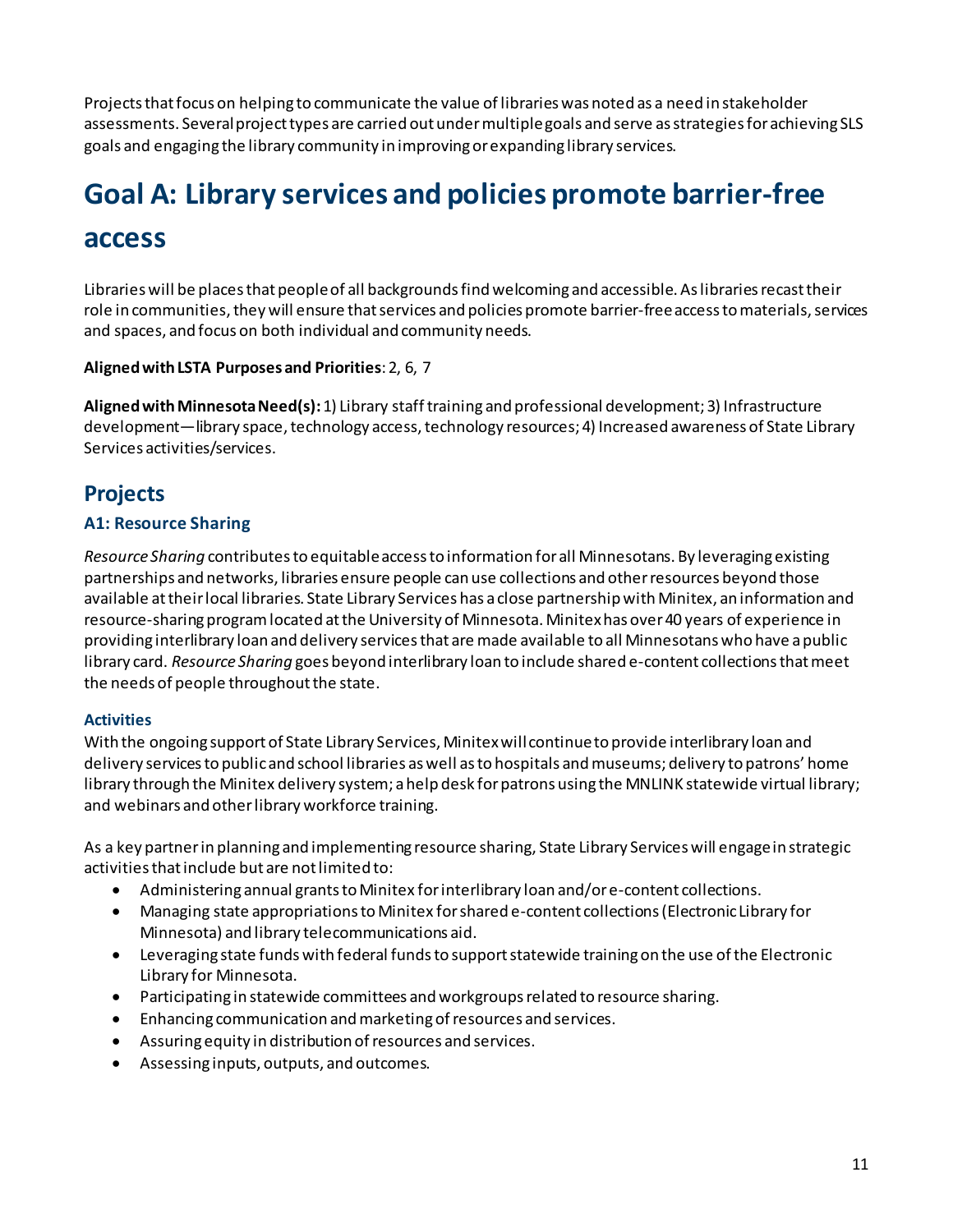#### **Timeline**

Annual and ongoing. Over the next five years, SLS will leverage various funding streams that support resource sharing to promote sustainability. SLSwill partner with Minitex to ensure program effectiveness and to investigate innovative approaches to service delivery.

#### **Benefits and Outcomes**

The expected benefits and outcomes include users' satisfaction with their access to materials; the equitable distribution of resources, especially to underserved areas of the state; and the introduction of innovative service models.

#### **A2: Reducing Barriers to Access Grant Making**

*Reducing Barriers to Access Grant Making* will provide opportunities for local communities to identify barriers to access and develop innovative responses that improve access to library services, programs, and/or materials.

#### **Activities**

Strategic activities related to grant making in this area include but are not limited to:

- Identifying opportunities for sole source, competitive, or targeted grants.
- Publishing and promoting competitive grant opportunities aligned with this goal.
- Awarding grants and providing technical assistance (reporting, reimbursement, budgeting) to grantees.
- Federal reporting.
- Developing partnerships to facilitate sole source and/or targeted grant making.
- Showcasing successful projects using MDEcommunication channels, library conferences and more.
- Leveraging various funding sources brought together by program partnerships.

#### **Timeline**

*Reducing Barriers to Access Grant Making* will be implemented annually. Each year, State Library Services will award at least one grant that addresses this goal.

#### **Benefits and Outcomes**

Primary outcomes of this project include improved outreach and communication related to grant making. Local libraries will benefit from the availability of funds that supports new or innovative projects that reduce barriers to accessing library services and materials. As a result, more residents have access to library materials, programs, and/or services.Grantees will complete reporting that aligns with Measuring Success and the State Program Report and contributes to national efforts to document the value of libraries.

#### **A3: Minnesota Braille and Talking Book Library**

The Minnesota Braille and Talking Book Library (MBTBL) ensures that Minnesotans of all ages with visual, physical, and reading disabilities have access to library materials and services in braille, audio, large print, and digital media with adaptive equipment. An estimated 77,000 Minnesotans have a disability that qualifies them to receive free services, yet not all are aware of the service. An overarching goal of this project is to raise awareness of the service so that more eligible Minnesotans participate in the program.

#### **Activities**

Key MBTBL activities will include but are not limited to:

- Building and strengthening existing partnerships with state agencies, organizations serving people with print disabilities, consumeradvocacy groups and publicand school libraries.
- Expandingmarketing and outreach activitiesthrough participation in library conferences, consumer groupsmeetings, an accessible web page, newsletters, and social mediaplatforms.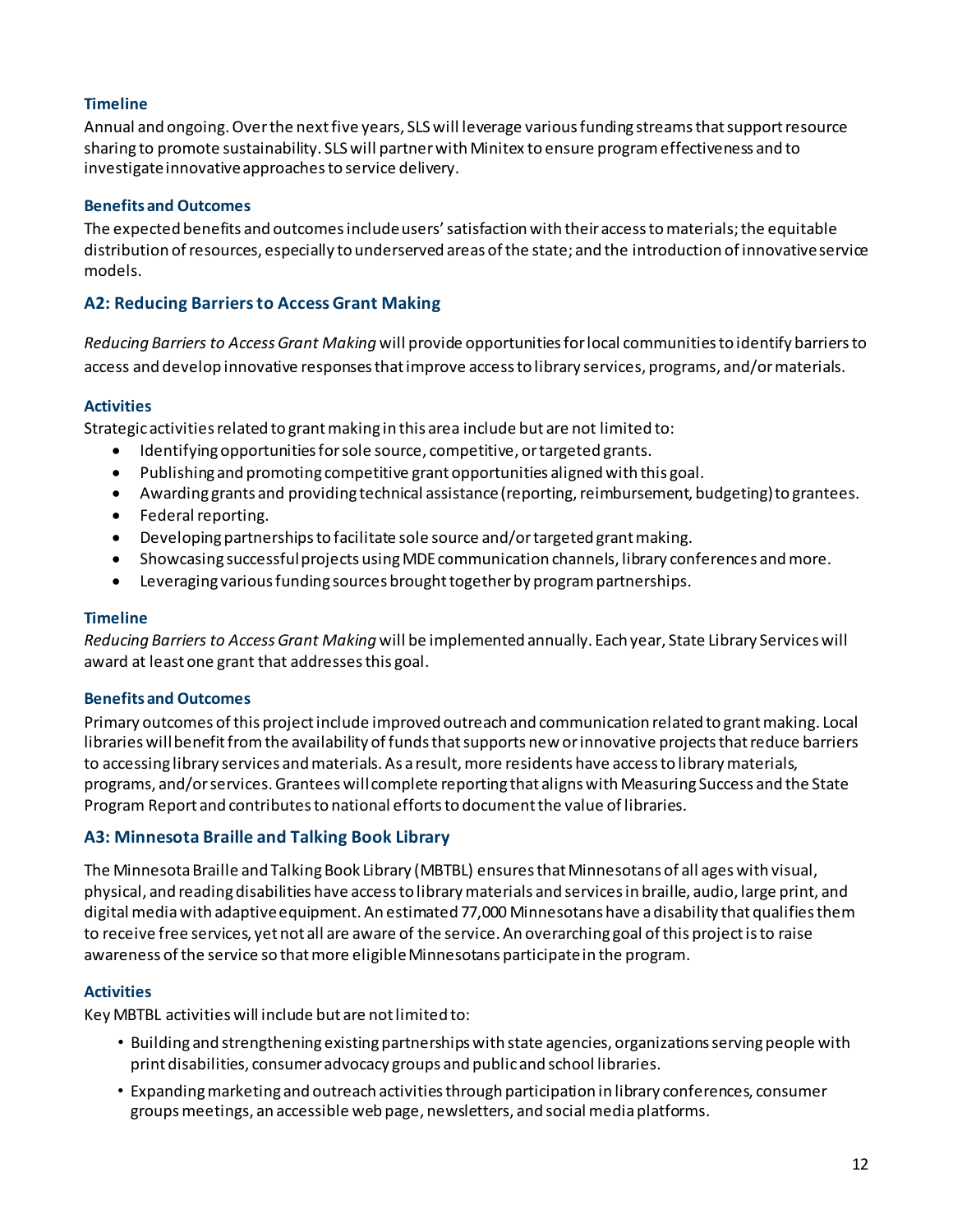- Staff training in digital technology, accessibility, early literacy, trends in library services to individuals with print disabilities, and customerservice.
- Creating customized cartridges of audio and/orbraille digital titles, increasing accesstomore Minnesotarelated contentthroughMBTBL in-house recordingprogram, and expanding large print and described video collections.

#### **Timeline**

Annual and ongoing. MBTBL plansto offer customized cartridges by yearone ofthe plan. MBTBL anticipates publishing a newslettertwice annually in each yearofthe plan and conducting a patron survey in year one, three and five. All otheractivities ofthe MBTBL will be carried outthroughoutthe life ofthe plan.

#### **Benefits and Outcomes**

More Minnesotanswith print disabilities are aware ofthe free services availablefromMBTBL, partnerships with organizations and libraries are strengthened and expanded so their services are more accessible, and MBTBL staff are more engaged and knowledgeable aboutlibrary services and trendsin library servicesto individuals with print disabilities. Eligible users have accessto enhanced services and collections.

# <span id="page-12-0"></span>**Goal B: Libraries contribute to the World's Best Workforce**

Strong school libraries will develop collections that reflect student recreational and curricular needs, provide seamless access to state-supported online resources, and work collaboratively with internal and external partners, including public libraries. They will integrate technology fully into student learning and problem solving, and employ engaged and qualified staff who participate in ongoing professional development. Public libraries are key partners that offer informal learning for all ages and family-focused programs that address early literacy needs.

#### **Aligned with LSTA Purposes and Priorities: 1, 3, 4, 5, 6**

**Aligned with Minnesota Need(s):**Need 1) Library staff training and professional development; Need 4) Increased awareness of State Library Services activities/services;Need 5) Vision for future of libraries in Minnesota (including World's Best Workforce, lifelong learning).

### <span id="page-12-1"></span>**Projects**

#### **B1: Youth Programs and Services – Birth to 18**

*Youth Programs and Services* encompasses activities thatserve children and youth, ages birth to 18 years old and their caregivers and/or families. Strategies to carry out the project include building partnerships as well as developing and providing training. Creating connections between public libraries, schools, and school libraries strengthens supports for students and families generates innovative opportunities for engagement. High-quality continuing education opportunities increase knowledge, skills, and resources of all library staff.

#### **Activities**

Building and nurturing partnerships is key to State Library Services' work and to the work of libraries in their local communities. SLS strives to create connections with allied agencies and organizations alignedwith the SLS mission, as well as to push boundaries of the work traditionally done by libraries. SLS serves as a 'partnership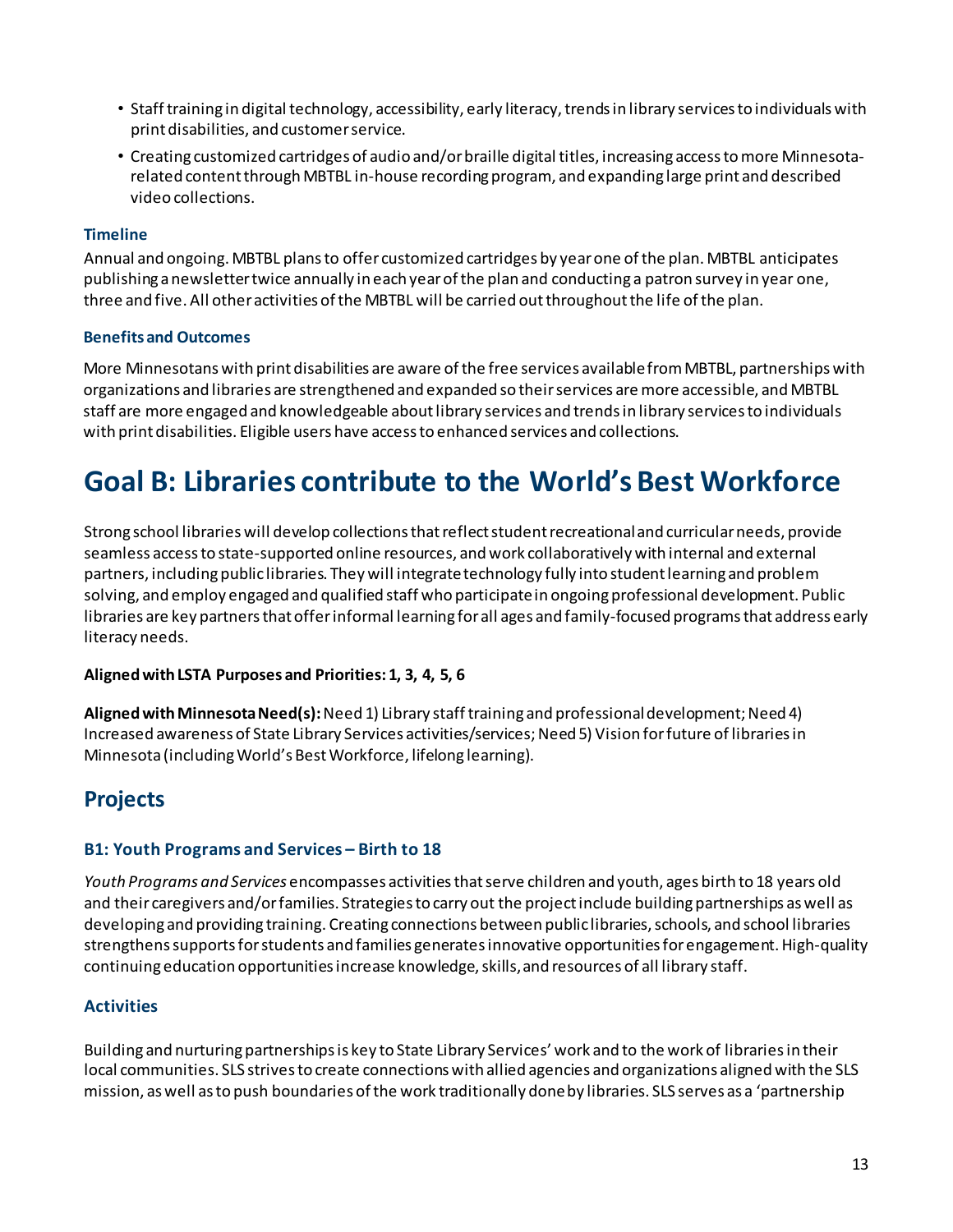role model' and creates new opportunities for program and services for libraries across the state. Examples of partnership initiatives are:

- Support collaboration among public and school libraries for projects such as the 90-Second Newbery Film Festival where students creatively reinterpret award-winning books into short films and the Libraries Serving Youth Meetup.
- Team with other youth-serving agencies to offer services at libraries such as free summer/afterschool meals for kids, or supports for youth who are homeless or at-risk of being homeless.
- Evaluate the breadth of summer learning programs intended to reduce learning loss during extended out-of-schooltime periods.

With staff expertise and a statewide vantage point, State Library Services is uniquely situated to provide training and information to libraries across Minnesota. SLS will provide in-person and online training opportunities on topics such as:

- The importance of early literacy activities for children aged birth to 5 years.
- The value of family engagement programs to encourage the playful sharing of literacy behaviors with children of all ages, including prenatal.
- The breadth of school readiness programs, and how different libraries, schools, and early education programs are addressing school readiness.
- Guidance, technical assistance, and training on innovative ideas for working with teens.

#### **Timeline**

Over the next five years, State Library Services will deliverstaff training and programs that address services for the wide range of youth whom libraries serve every day. During the first two years, the primary focus will be on presenting educational opportunities for library and other education staff on the topics related to storytime presentation skills and early STEM literacy. In years three and four, the primary focus will be on school-aged children. And in year five, the primary focus will shifttoward teens. At the same time, SLS is attuned to the changing needs of Minnesota's libraries and librarians and will remain nimble to shift the primary focus as needed to address emerging opportunities.

#### **Benefits and Outcomes**

State Library Services invests in activities aimed at bettering public and school library services for children and youth from birth through high school graduation. Our efforts help libraries align their services and activitiesto statewide priorities and identified needs, including reducing the achievement gap, supporting student literacy and school engagement, and preparing all youth for success in college and career. Improved early literacy, family literacy, school readiness, and programs and supports for school-aged youth that will expand their curiosity and improve their learning. We will work with community partners to identify measurements and outcomes that extend beyond merely tracking participation and the number of activities offered.

#### **B2: Libraries and the World's Best Workforce Grant Making**

Librarians know their communities best. *Libraries and the World's Best WorkforceGrant Making* will support creative projects and innovative servicesthrough competitive, sole source and/ortargeted grants. Addressing the needs of libraries of all sizes, mini-grantopportunities encourage smaller libraries to develop modest programs that address local needs and capacity for grant management.

#### **Activities**

Strategic activities related to grant making in this area include but are not limited to: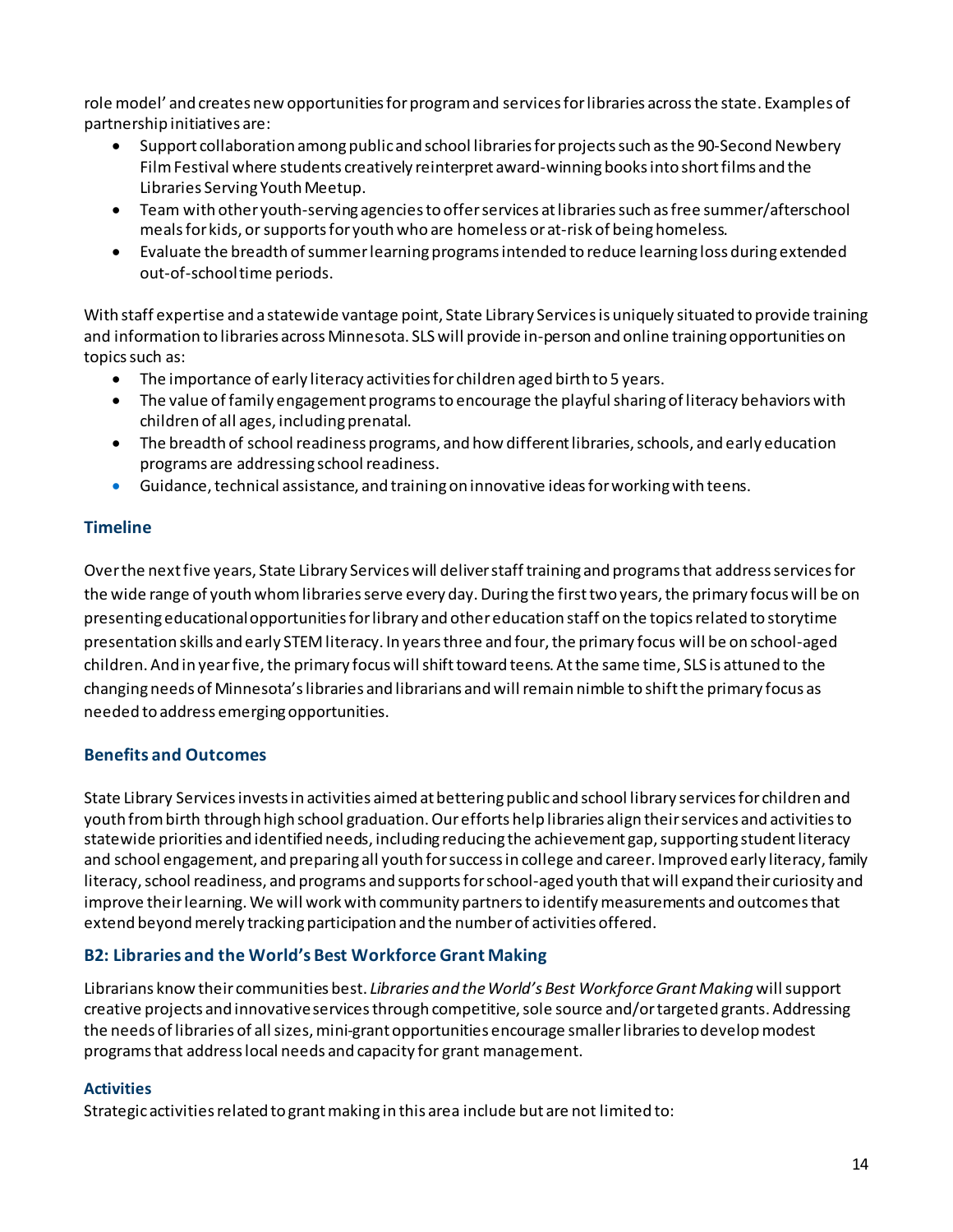- Identifying opportunities for sole source, competitive, or targeted grants.
- Publishing and promoting competitive grant opportunities aligned with this goal.
- Awarding grants and providing technical assistance (reporting, reimbursement, budgeting) to grantees.
- Federal reporting.
- Developing partnerships to facilitate sole source and/or targeted grant making.
- Showcasing successful projects using MDEcommunication channels, library conferences and more.

#### **Timeline**

*Libraries and the World's Best Workforce Grant Making* will be implemented annually. Each year, State Library Services will award at least three grants that address this goal.

#### **Benefits and Outcomes**

Primary outcomes of this project include improved outreach and communication related to grant making. Local libraries will benefit from the availability of funds that support new or innovative projects to address the needs of children of all ages and their families. Grantees will complete reporting that aligns with Measuring Success and the State Program Report and contributes to national efforts to document the value of libraries.

# <span id="page-14-0"></span>**Goal C: Libraries respond to diverse community needs**

Libraries will expand effortsto extend free access beyond traditional library sites. Understanding that Minnesota's cities and towns are rapidly diversifying, all library staff will benefit from training in racial equity, cultural humility, and radical hospitality. In assessing and adapting library services with an equity lens, libraries can provide responsive and high quality services.

#### **Aligned with LSTA Purposes and Priorities: 1, 3, 4, 5**

**Aligned with Minnesota Need(s):** Need 1) Library staff training and professional development; Need 2) Integrated resources to serve targeted populations; Need 4) Increased awareness of State Library Services activities/services; Need 5) Vision for future of libraries in Minnesota (including World's Best Workforce, lifelong learning).

### <span id="page-14-1"></span>**Projects**

#### **C1: Connecting Communities**

Libraries do not work in isolation from other government agencies and community-based organizations. State Library Services actively seeks out the expertiseof and partnerships with allied organizations. State Library Services initiatives focus on building partnerships that connect libraries to one another and to community and statewide entities to improve services to local residents. Webinars, conference presentations, and targeted communications connectlibrary staff with key information on timely topics. Data collection efforts demonstrate the central role of public libraries in creating an informed and engaged citizenry.

#### **Activities**

State Library Services seeks partnerships with allied local, state, and national organizations. Activities will include but are not limited to:

- Identifying and connectingwith national partners.
- Assessing mission alignmentwith current and future partners.
- Executing strategic partnerships within MDE.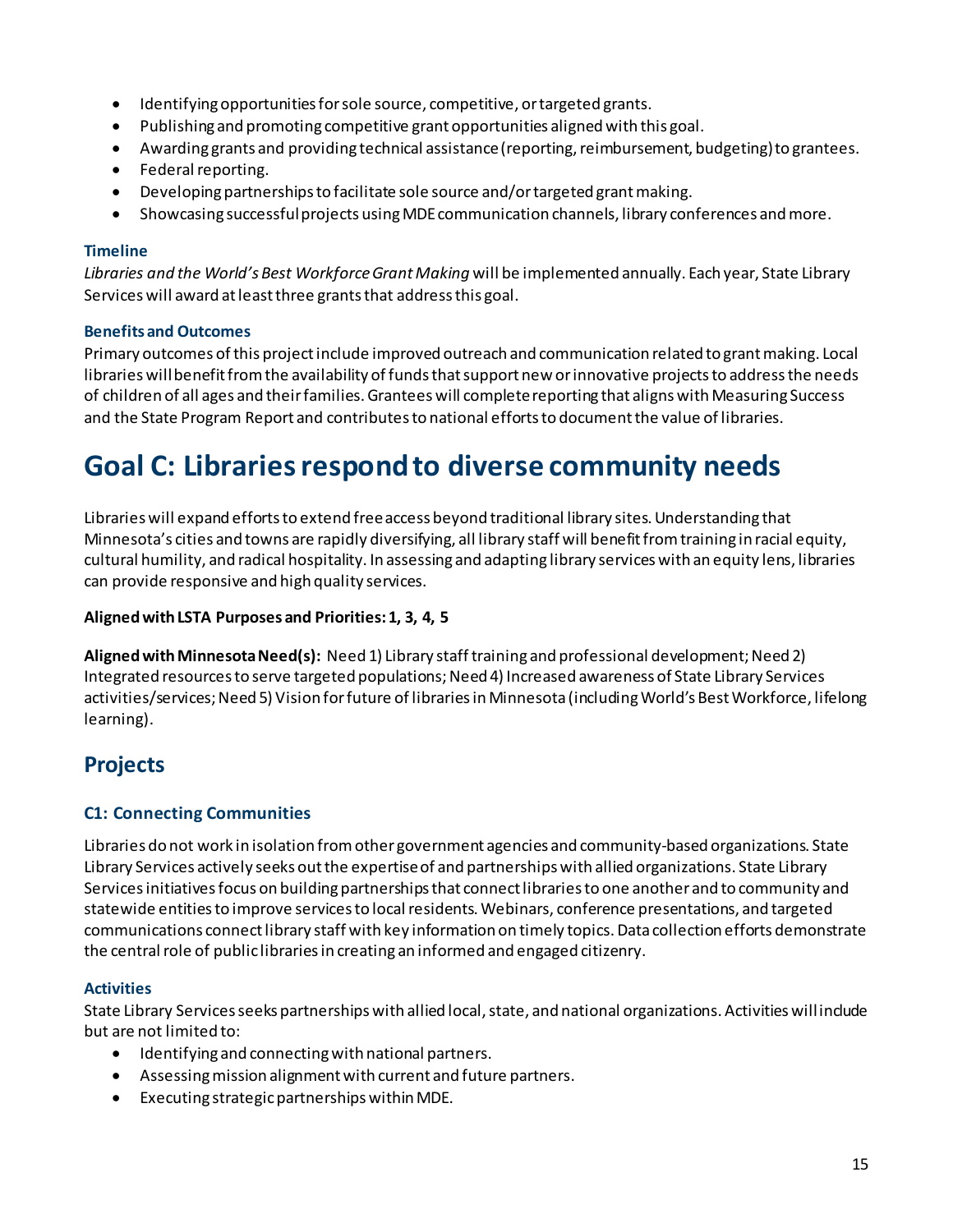- Strengthening partnerships with Minitex, regional public library systems, and multicounty, multitype library systems.
- Determining the successes, gaps, and areas for growth.

State Library Services is uniquely situated to know and tell the stories of all types of libraries across Minnesota. To demonstrate the value of partnerships, activities will include but are not limited to:

- Gathering and disseminating program and service level data.
- Sharing library stories with a wide audience by leveraging new relationships and communication channels.

#### **Timeframe**

*Connecting Communities* will take place over five years. In the initial two years, the primary focus will be on establishing direct contact with peers in allied fieldsthat helps to articulate the value and role of libraries in addressing community needs. An additional focus will be on identifying and piloting new and improved ways to connect library services and impact to the larger community. Throughout the five-year period, an underlying focus will be on deepening relationships with library peers—Minitex, regional public, and multicounty multitype library systems. Inherent throughout is the intent to identify new areas to build partnerships that address the needs of Minnesotans.

#### **Benefits and Outcomes**

*Connecting Communities* will lead to stronger partnerships with organizations that include the Minnesota Department of Employment and Economic Development, State Services for the Blind, Adult Basic Education (MDE), Early Learning Services (MDE), Ignite Afterschool, Minitex, Information and Technology Educators of Minnesota (ITEM), Minnesota Library Association, and the regional public and multicounty, multitype library systems. In doing so, the needs of the state's residents will be better served with aligned services.

#### **C2: Integrate Equity**

State Library Services fully supports libraries in their efforts to recruit and maintain diverse staff that reflect communities served. At the same time, SLS are also aware that staff demographics are only one component of creating equitable and inclusive libraries. Identifying and advancing equity along with responding to institutional and structural racism is a principal interest of State Library Services. As a project, *Integrate Equity* will provide State Library Services a mechanism for increasing the understanding and adoption of equity as a core facet of library services.

#### **Activities**

State Library Services activities for this project include but will not be limited to:

- Staff training on racial equity, structural, and institutional racism.
- Analyzing State Library Services programs, services, and operations from a racial equity lens and using a racial equity framework.
- Making improvements in programs, services, and operations that are designed to reduce structural and institutional racism.
- Collaborating with libraries to communicate best practices related to recruitment and retention of diverse library staff.
- Pursuing grant funding to develop in-state Equity Cohorts*.*

#### **Timeline**

*Integrate Equity* will be carried out throughout the next five-year plan. Activities in year one and year two will likely focus largely on staff training and assessment of programs and services. A proposal for grant funding for a statewide project (Equity Cohorts) will be developed in year one, with applications submitted in year two.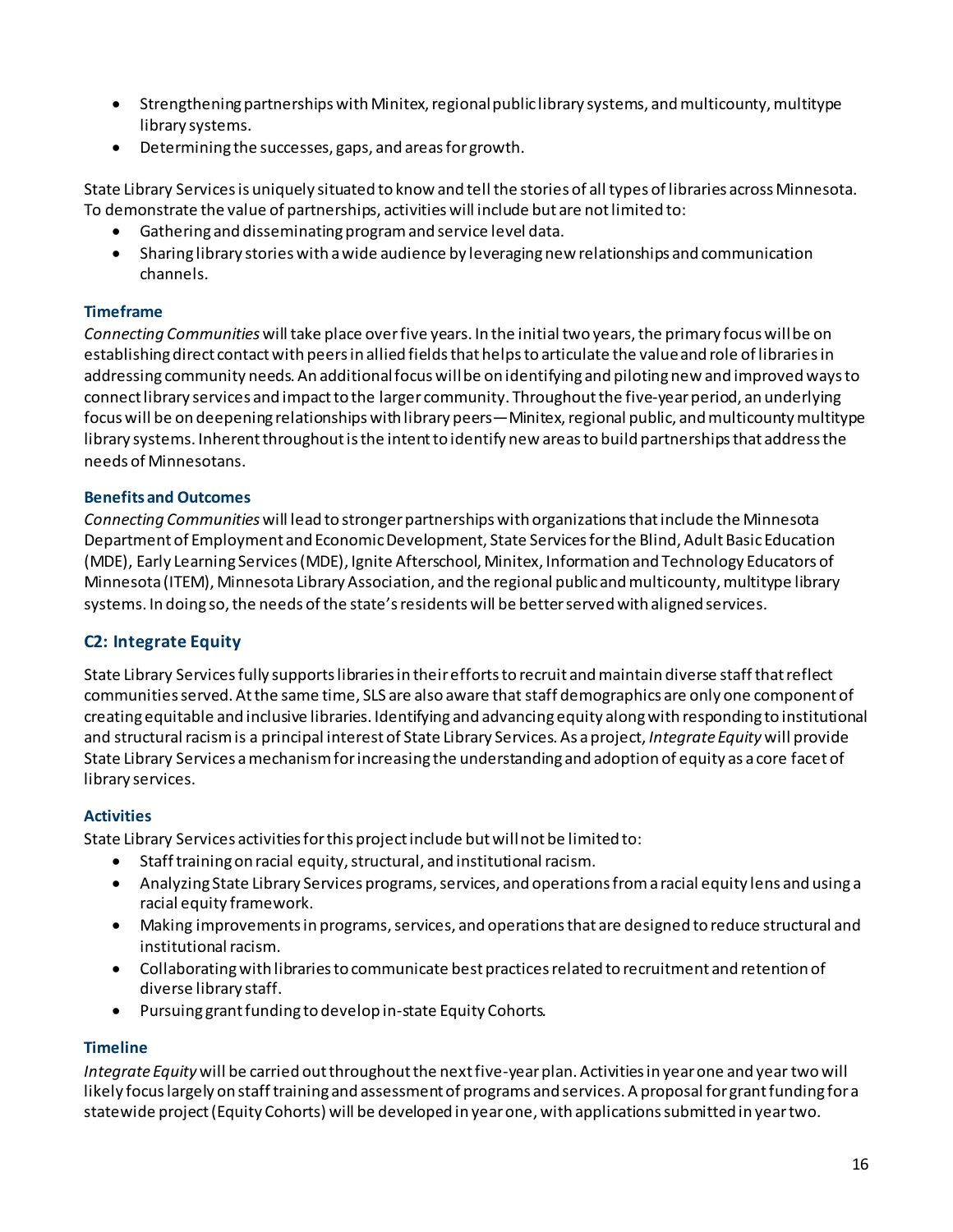Subsequent grant funded activities would take place in years three to five. Similarly, collaboration with Minnesota libraries on activities related to best practices will take place in years three to five.

#### **Benefits and Outcomes**

In implementing *Integrate Equity*, State Library Services seeks to identify and reduce or eliminate any ways in which its operations reflect institutional or structural racism. In doing so, SLS leadership will contribute to more equitable library services across the state. Additional expected benefits include greater awareness of equity and inclusion as a core library value. When this happens, Minnesotans of diverse cultural, ethnic, racial backgrounds will have improved access to library services.

#### **C3: Promoting Equity through Grant Making**

Local libraries have a tremendous opportunity to address issues of equity and inclusion in services, programs, and staffing. *Promoting Equity through Grant Making* provides resources for local, regional, or statewide projects that address concerns about equity in library services, programs, staffing, and/or operations. The intent is to increase equity and inclusion in libraries and to contribute to the diversification of library staff.

#### **Activities**

Strategic activities related to grant making in this area include but are not limited to:

- Identifying opportunities for sole source, competitive, or targeted grants.
- Publishing and promoting competitive grant opportunities aligned with this goal.
- Awarding grants and providing technical assistance (reporting, reimbursement, budgeting) to grantees.
- Federal reporting.
- Developing partnerships to facilitate sole source and/or targeted grant making.
- Showcasing successful projects using MDEcommunication channels, library conferences and more.

#### **Timeline**

*Promoting Equity through Grant Making* will be implemented annually. Each year, State Library Services will award at least one grant that addresses this goal.

#### **Benefits and Outcomes**

Primary outcomes of this project include improved outreach and communication related to grant making. Local libraries will benefit from the availability of funds that support new or innovative projects and promote equity, inclusion, and diversification in library programs, services, and staffing.Grantees will complete reporting that aligns with Measuring Success and the State Program Report and contributes to national efforts to document the value of libraries.

# <span id="page-16-0"></span>**Goal D: Library value is measured and demonstrated**

State Library Serviceswill increaselibraries' capacity to measure and report statistical, financial, and outcome data that demonstrates the value of libraries. Minnesota libraries and policymakers will use data to plan and implement programs and services that positively impact their communities. SLS will raise public awareness of the value of libraries and library staff. SLS will explore new and creative ways to tell the stories of libraries across the state, to bring greater awareness to the key role libraries play in strengthening the lives of people and communities.

#### **Aligned with LSTA Purposes and Priorities**: 2, 8

Aligned with Minnesota Need(s): Need 1) Library staff training and professional development and Need 4) Increased awareness of State Library Services activities/services.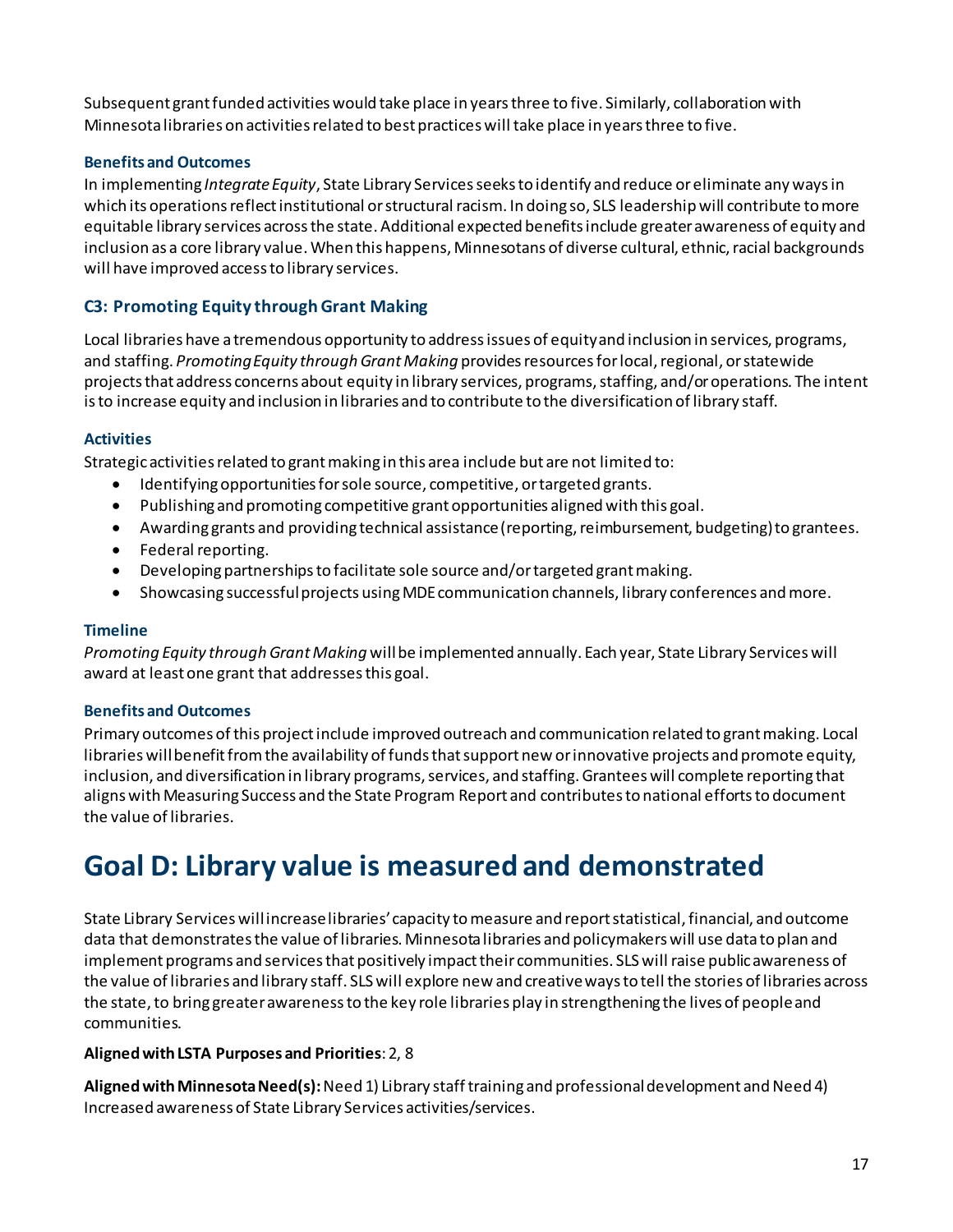# <span id="page-17-0"></span>**Projects**

#### **D1: Performance Measures and Outcomes**

*Performance Measures and Outcomes* consists of communicating value in more consistent, interesting, and engaging ways. The strategies/procedures to carry out the project include collaboration, training, and technical assistance.

#### **Activities**

Collaborate with local, state, and national organizations to improve library evaluation and reduce the duplication and burden of collecting data.

- Participate in "Measures that Matter" initiative.
- Work with IMLS to produce useful reports such as the Public Library Survey and State Library Administrative Agency Survey.
- Work with public libraries to develop useful data elements for the annual Minnesota Public Library Report.
- Partnerwith government agencies and community organizations to share data and systems.

Offer technical assistance to libraries for using data to tell their story and demonstrate value.

- Use of clear, measurable objectives and outcome evaluation.
- Best practices for data collection and reporting including graphic display.
- Report templates that libraries and SLS can use to evaluate programresults that align with IMLS' Measuring Success initiative and State Program Report criteria.

#### **Timeline**

*Performance Measures and Outcomes* will be implemented annually. Each year, State Library Services will collaborate with organizations and offer technical assistance to libraries in using data to communicate library value.

#### **Benefits and Outcomes**

The expected benefits and/or outcomes include developing innovative and effective ways to communicate library value and community impact. Another benefit will be increased focus on using meaningful performance and outcome measuresto evaluate library programs. Respecting the expertise and time of respondents, SLS will provide streamlined tools to collect and report data.

#### **D2: Marketing**

SLS will increase the agency's capacity to promote its LSTA programs to the state's library community. SLS will also promote marketing techniques for libraries to more effectively communicate the impact of LSTA resources in the community. The strategies/procedures to carry out the project include creating an overarching communications strategy, capitalizing on training for State Library Services staff, and working with MDE and the library community to identify and carry out other potentially impactful strategies.

#### **Activities**

Create an overarching communications strategy for the use of LSTA funds:

- Conduct a communication audit to discover what is/is not working.
- Develop an overarching communications strategy to guide outreach activities including key messages, target audiences, and use of digital technology and media.
- Acquire staff expertise and financial resources to implement communications strategy.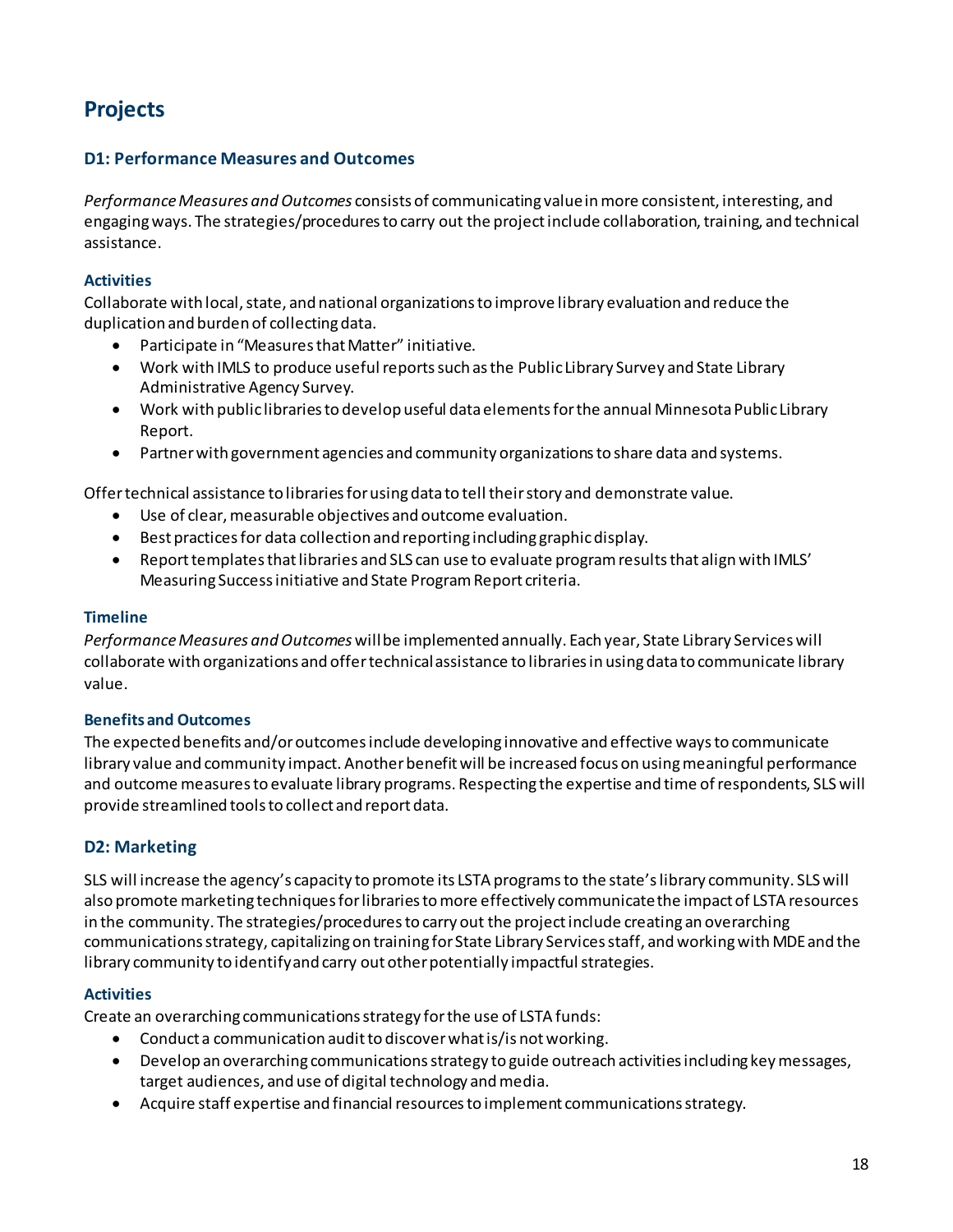Capitalize on staff training:

- Develop SLS staff expertise in marketing principles and techniques.
- Share marketing knowledge and skills with libraries across the state.

Identify and carry out other potentially impactful marketing strategies:

- Coordinate with MDE Communications Department for more effective messaging and reach.
- Expand contacts to include all of State Library Services stakeholders.
- Develop listserv guidelines to segment audiences for targeted communications.
- Create personal story and photo files to augment public relations on the use of LSTA funds.
- Develop and implementsocial media plan.
- Reconsider content/presence on MDE web site.
- Develop specific marketing plans for priority services such as Minnesota Braille and Talking Book Library and the Electronic Library of Minnesota.

#### **Timeline**

*Marketing* will be implemented in stages. In the first year, a communications audit will lead to a new communications strategy. In the second year, SLS will acquire the resources needed to implement the plan. In the third year, SLS will develop staff expertise and begin to carry out marketing strategies at the agency level. In the fourth and fifth years, SLS will share its marketing expertise and strategies with the state's library community through training sessions.

#### **Benefits and Outcomes**

The expected benefits and outcomes includean increase in the library community's awareness of and participation in State Library Services LSTA-driven programs and initiatives. Minnesota's libraries will effectively market their LSTA supported programs and services and communicate to stakeholders the positive impact libraries have in their communities. Better marketing of LSTA funded programs and services will increase use of library resources and community support for libraries in Minnesota.

# <span id="page-18-0"></span>**Goal E: Libraries facilitate digital equity and literacy**

SLS will support equitable access to broadband and efforts to promote its adoption and use, including digital and information literacy initiatives. SLS will encourage the innovative integration of technology into services for all people of Minnesota.

#### **Aligned with LSTA Purposes and Priorities: 1, 2, 3, 4, 5, 6**

**Aligned with Minnesota Need(s):** Need 1) Library staff training and professional development; Need 2) Integrated resources to serve targeted populations; Need 5) Vision for future of libraries in Minnesota (including World's Best Workforce, lifelong learning).

### <span id="page-18-1"></span>**Projects**

#### **E1: Improving Services**

State Library Services will help libraries plan, develop, and implement innovative library services and technologies that serve all Minnesotans. SLS partners with agencies and organizations working to provide equitable access to broadband and promoting its use via digital and information literacy programs. State Library Services will leverage state and nationwide perspectives, as well as experience building and nurturing partnerships, to broaden the technology options for communities to consider.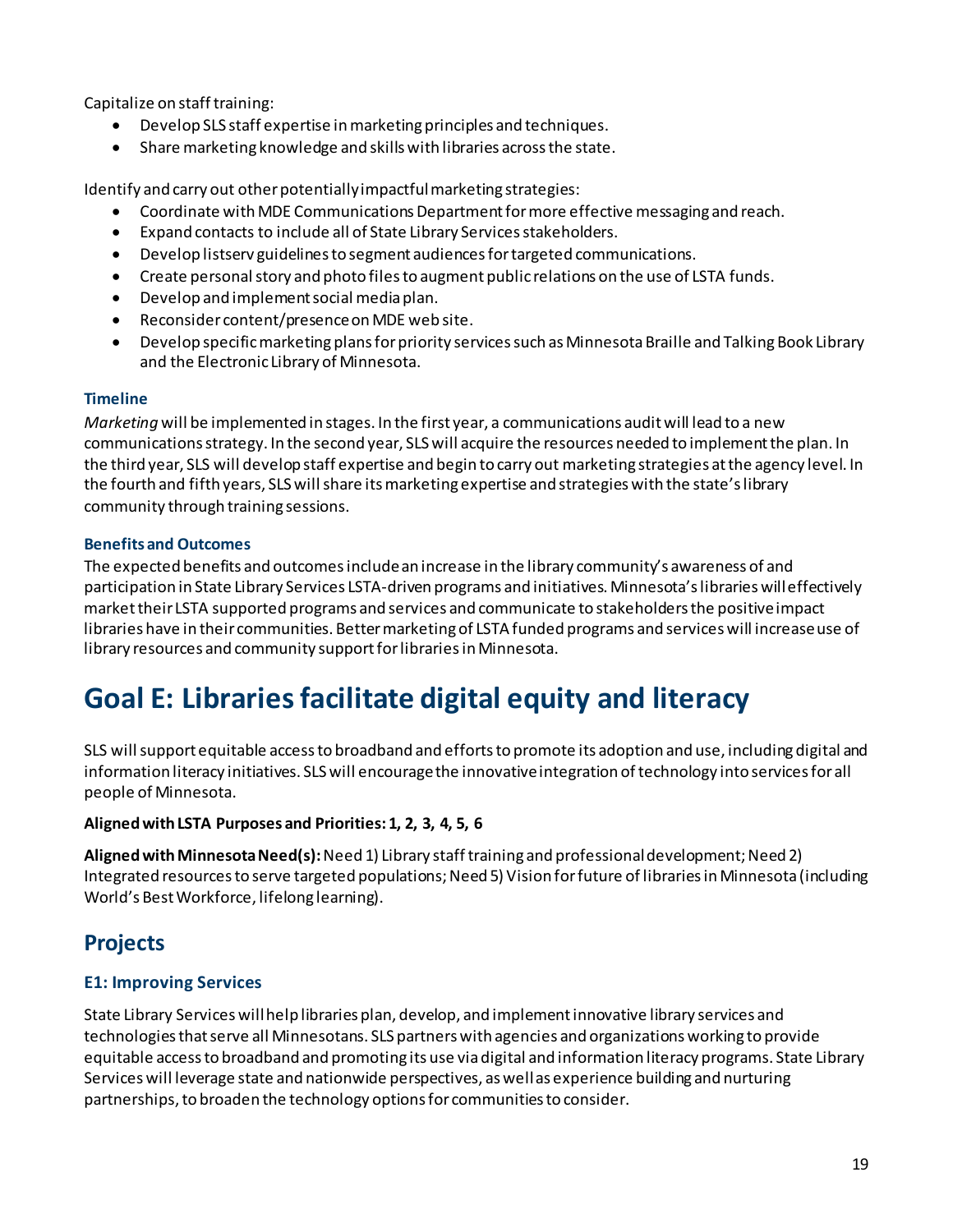#### **Activities**

*Improving Services*includes support for piloting and implementing services to improve digital and information literacy and to promote broadband adoption. The strategies SLS will employ for these activities include empowering local libraries, building expertise, and developing partnerships.

- Empower local libraries to engage in efforts to expand digital equity and literacy in their communities helps ensure strategies and initiatives best address community needs. SLS will support projects via technical assistance, including research about serving target populations, evaluation of resource sharing approaches, and opportunities to pilot innovative approaches.
- Build expertise in order to serve as a resource for libraries as they develop services for specific populations or deploy new technologies. SLS will share this expertise by documenting best practices and by consulting about program planning and evaluation. The intention is to build capacity throughout the state while SLS builds internal capacity by providing library staff with professional development opportunities.
- Build partnerships to unify strategies and approaches. Many state agencies share responsibility for digital inclusion strategies. SLS—and the Minnesota Department of Education as a whole—focus on educational strategies, particularly advancing digital and information literacy. SLS also will work with community-based, state, and national organizations, such as the Community Technology Empowerment Project (hosted by the St. Paul Neighborhood Network) and Libraries without Borders, to diversity SLS' expertise, perspective and approaches.

#### **Timeline**

During the first one to two years, SLS will focus on building relationships with tribal and rural communities and expanding engagement with state agencies and organizations. These activities will build expertise within State Library Services as well as with partners. In years three to four, SLS will focus on building capacity of local libraries to work with their communities, with State Library Services providing guidance and support. During the final year, we will focus on program evaluation and documenting outputs.

#### **Benefits and Outcomes**

The expected benefits and outcomes include improved services for tribal, rural, and other underserved communities and for populations such as seniors, immigrants and unemployed/underemployed; additional resources invested in digital and information literacy; and expanded partnerships/resource sharing among libraries, state agencies, and organizations.

#### **E2: Advancing Digital Literacy through Grant Making**

*Advancing Digital Literacy through Grant Making* is designed to provide local libraries an opportunity to identify and address the need for digital literacy in the community. Knowing that baseline digital literacy is a key to academic and workforce success, and that advanced skills, such as coding, are becoming common place, this project will spur innovative ideas for helping people of any age to gain fluency in this new area of literacy. Grant opportunities will support innovative approaches to digital inclusion, particularly those targeting tribal, rural, and other underserved communities.

#### **Activities**

Strategic activities related to grant making in this area include but are not limited to:

- Identifying opportunities for sole source, competitive, or targeted grants.
- Publishing and promoting competitive grant opportunities aligned with this goal.
- Awarding grants and providing technical assistance (reporting, reimbursement, budgeting) to grantees.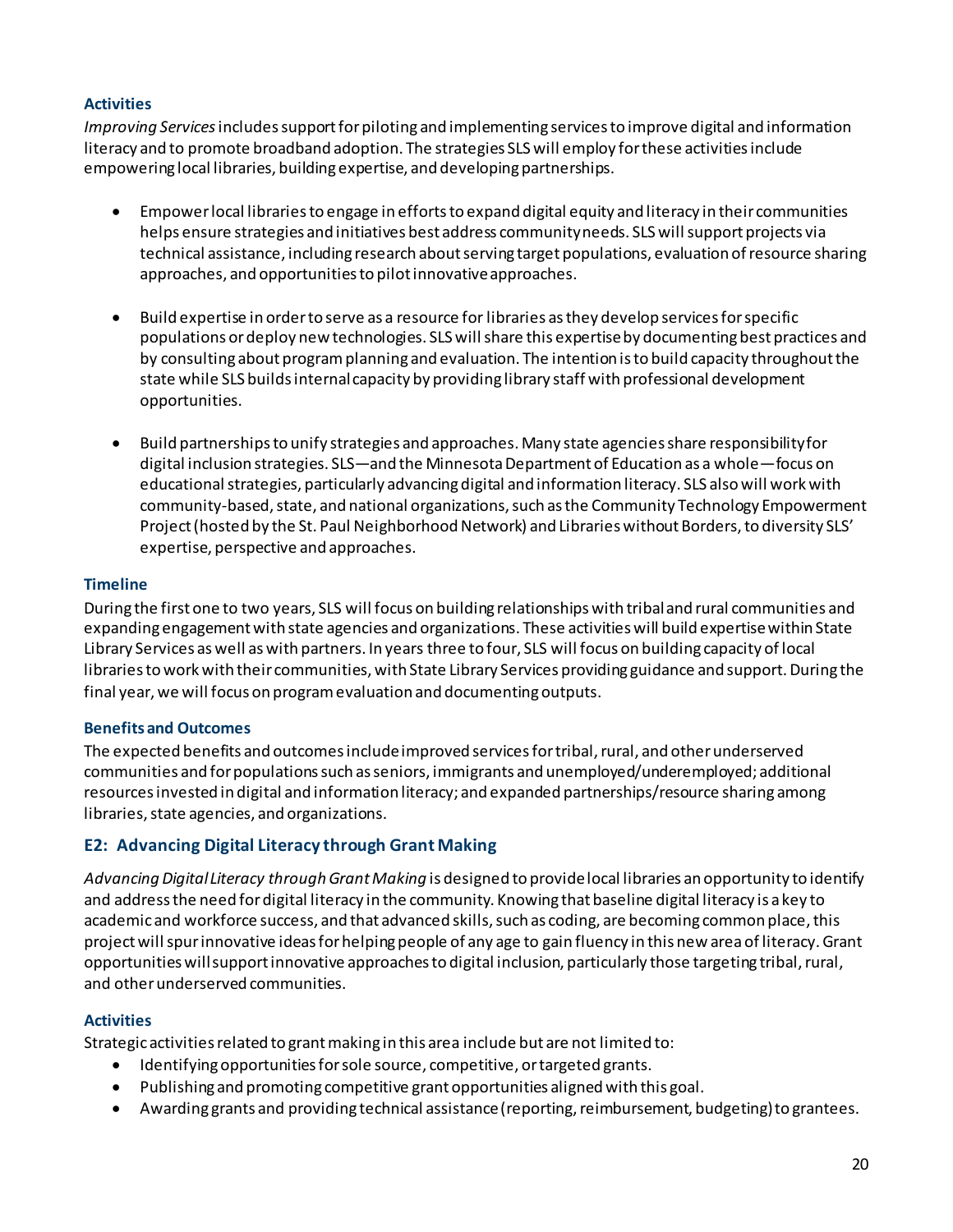- Federal reporting.
- Developing partnerships to facilitate sole source and/or targeted grant making.
- Showcasing successful projects using MDEcommunication channels, library conferences and more.

#### **Timeline**

*Advancing Digital Literacy through Grant Making* will be implemented annually. Each year, State Library Services willaward at least one grant that addresses this goal.

#### **Benefits and Outcomes**

Primary outcomes of this project include improved outreach and communication related to grant making. Local libraries will benefit from the availability of funds that support new or innovative projects that are focused on digital literacy. Grantees will complete reporting that aligns with Measuring Success and the State Program Report and contributes to national efforts to document the value of libraries.

# <span id="page-20-0"></span>**Summary Project Timeline**

State Library Services anticipates that all projects will take place throughout 2018- 2022. Within each year, as described above, project activities are sequenced and may have adiffering emphasis. The intent in having each project take place during a five-year time frame is to provide continuity to the library community, and to reduce uncertainty about the availability of LSTA funds for core services such as interlibrary loan orthe Minnesota Braille and Talking Book Library.

| Project                                                             | Year 1 | Year <sub>2</sub> | Year <sub>3</sub>         | Year 4       | Year <sub>5</sub> |
|---------------------------------------------------------------------|--------|-------------------|---------------------------|--------------|-------------------|
| A1: Resource Sharing                                                | X      | X                 | $\boldsymbol{\mathsf{x}}$ | X            | X                 |
| A2: Reducing Barriers to Access through<br><b>Grant Making</b>      | X      | X                 | X                         | X            | x                 |
| A3: Minnesota Braille and Talking Book<br>Library                   | X      | X                 | $\boldsymbol{\mathsf{x}}$ | $\mathsf{x}$ | X                 |
| B1: Youth Programs and Services - Birth -<br>18                     | X      | X                 | $\mathsf{x}$              | X            | X                 |
| B2: Libraries and the World's Best<br><b>Workforce Grant Making</b> | X      | X                 | $\boldsymbol{\mathsf{x}}$ | X            | X                 |
| C1: Connecting Communities                                          | x      | X                 | X                         | X            | x                 |
| C2: Integrate Equity                                                | X      | X                 | X                         | X            | X                 |
| C3: Promoting Equity through Grant<br>Making                        | X      | X                 | X                         | X            | X                 |
| D1: Performance Measures and<br><b>Outcomes</b>                     | X      | X                 | $\boldsymbol{\mathsf{x}}$ | $\mathsf{x}$ | X                 |
| D2: Marketing                                                       | x      | X                 | X                         | X            | x                 |
| E1: Improving Services                                              | X      | X                 | $\mathsf{x}$              | X            | X                 |

#### **Table 2: Timeline for Projects over Five Years of Plan**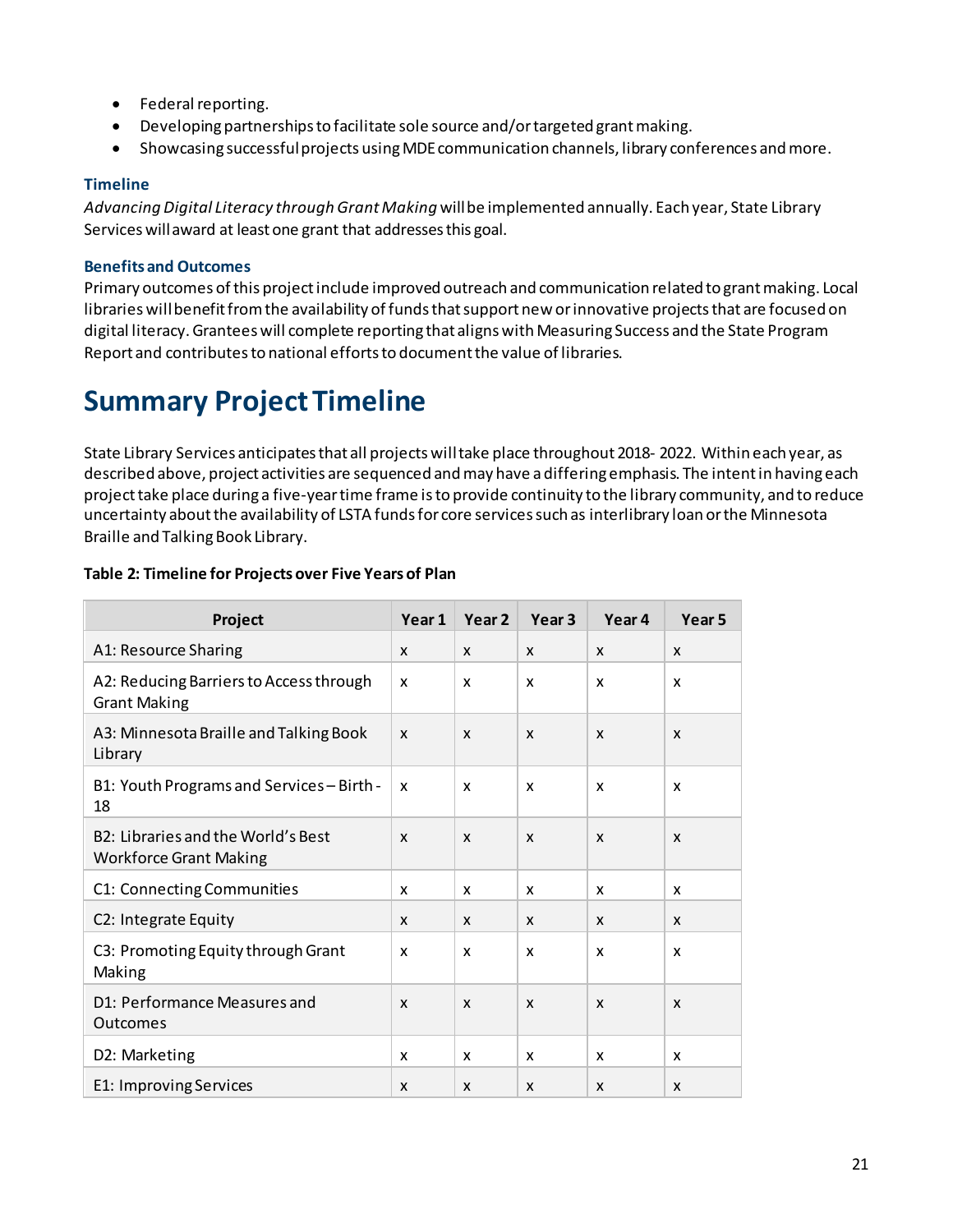| <b>Project</b>                                                | Year 1 | Year 2 $\parallel$ | Year <sub>3</sub> | Year 4 | Year 5 |
|---------------------------------------------------------------|--------|--------------------|-------------------|--------|--------|
| E2: Advancing Digital Literacy through<br><b>Grant Making</b> | X      | x                  |                   |        | х      |

# <span id="page-21-0"></span>**Coordination Efforts**

### <span id="page-21-1"></span>**Crosswalk of Goals to Measuring Success Focal Areas**

**Table 3: Goals Aligned withSix Measuring Success Focal Areas**

| <b>Goals</b>                                                          | Lifelong<br>Learning      | Information<br><b>Access</b> | <b>Institutional</b><br>Capacity | Economic &<br><b>Employment</b><br><b>Development</b> | <b>Human</b><br><b>Services</b> | <b>Civic</b><br><b>Engagement</b> |
|-----------------------------------------------------------------------|---------------------------|------------------------------|----------------------------------|-------------------------------------------------------|---------------------------------|-----------------------------------|
| A. Library services<br>and policies promote<br>barrier-free access    | $\boldsymbol{x}$          | X                            |                                  | X                                                     | $\boldsymbol{\mathsf{x}}$       | X                                 |
| <b>B.</b> Libraries<br>contribute to the<br>World's Best<br>Workforce | X                         |                              | X                                | X                                                     |                                 | X                                 |
| C. Libraries respond<br>to diverse<br>community needs                 |                           | $\boldsymbol{\mathsf{X}}$    | $\boldsymbol{\mathsf{x}}$        | $\boldsymbol{\mathsf{X}}$                             | $\boldsymbol{\mathsf{X}}$       | $\boldsymbol{\mathsf{X}}$         |
| D. Library value is<br>measured and<br>demonstrated                   |                           |                              | X                                |                                                       |                                 |                                   |
| E. Libraries facilitate<br>digital equity and<br>literacy             | $\boldsymbol{\mathsf{x}}$ | $\boldsymbol{\mathsf{x}}$    |                                  | $\boldsymbol{\mathsf{x}}$                             | $\boldsymbol{\mathsf{x}}$       | X                                 |

### <span id="page-21-2"></span>**Crosswalk of Corresponding Intents to Projects**

#### **Corresponding Intents**

**Improve users':** 

Formal education - A2 B1 B2 E1

General knowledge and skills - A2 B1 B2 E1

Ability to discover information resources - A1 A2 D2

Ability to obtain and/or use information resources - A1 A2 A3 B1 B2 D2

Improve the library workforce - A1 B1 C1 C2 D1

Improve the library's physical and technological infrastructure

Improve library operations - A3 C1 D1

Ability to use resources and apply information for employment support - B2 C1

Ability to use and apply business resources

Ability to apply information that furthers their personal, family, or household finances

Ability to apply information that furthers their personal or family health & wellness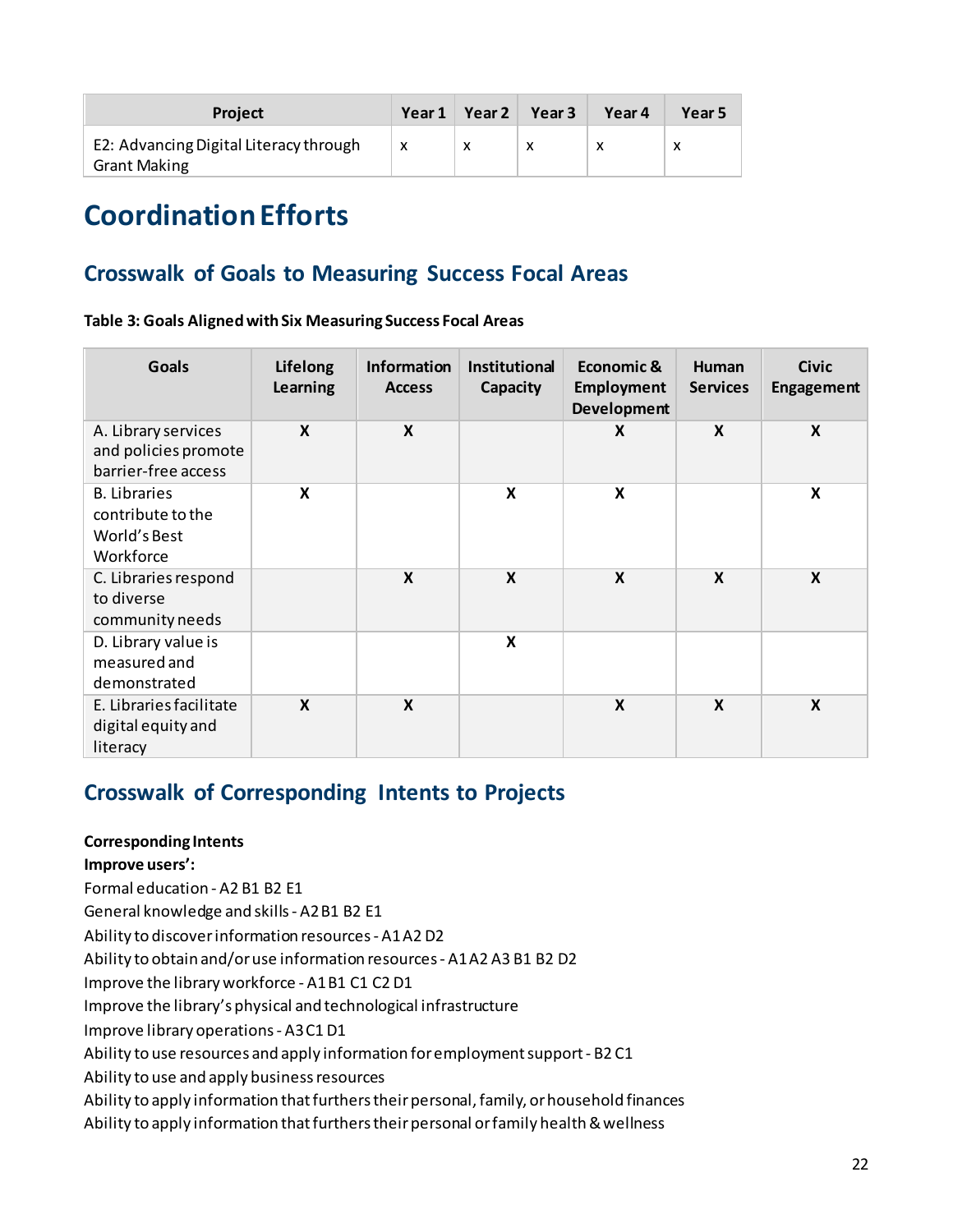Ability to apply information that furthers their parenting and family skills - B1 Ability to participate in their community - A3 E1 E2 Ability to participate in community conversations around topics of concern - E1

## <span id="page-22-0"></span>**Coordination with other state agencies and offices**

State Library Services is a division of the Minnesota Department of Education. Staff work collegially and formally with other MDE divisions such as Academic Standards, Adult Basic Education, After School and Out-of-School Time Programs, Nutrition and Healthy Youth, Charter Center, Early Learning Services, and Indian Education.

State Library Services also works with other state agencies including the Department of Employment and Economic Development (workforce programs), Office of Broadband Development (broadband), Pollution Control Agency (environment sustainability programs). Minitex, a library collaborative located at the University of Minnesota, is a significant partner in providing resource sharing and electronic content platforms. Staffing, program, and distribution costs may be shared among agencies.

# <span id="page-22-1"></span>**Evaluation Plan**

# <span id="page-22-2"></span>**Evaluation Methodology**

State Library Services will complete State Program Report (SPR) output and outcome evaluation reports annually. The LSTA Coordinator will provide instruction and guidance for SPR reporting criteria to State Library Services staff as well as sub-grantees. Outcome evaluation guidelines aligned with the IMLS Measuring Success initiativewill be distributed to grant recipients. Guidelines will include how to choose outcomes, select indicators, collect data, analyze results, and report results. Recommended evaluation tools will include surveys, pre and post-tests, interviews, and observation of programparticipants.

State Library Services will submit a five-year evaluation to IMLS. Feedback will be requested from grant recipients, applicants who did notreceive grants, and stakeholders who did not apply for grants. Evaluation tools will include a survey, interviews, and focus groups or World-Café discussion sessions held at locations throughout the state. Participants will include stakeholders from all types of libraries, including both urban and rural locationsfor geographic balance, administrative and front line staff, and library users. Results will be collected, analyzed, and reported by a third party.

### <span id="page-22-3"></span>**Stakeholder Involvement**

State Library Services conducted a needs assessment as part of the five-year plan development process. All of participants identified library needs and projected the library's future. 428 library staff members and administrators responded to an online survey in fall 2016 and 36 participated in one of three listening sessions held in both metropolitan and Greater Minnesota locationsin March and April 2017. Ten State Library Services partnerswho are not library stakeholders were interviewed by phone about community needs related to library servicesin March and April 2017. The assessment results were shared with State Library Services staff members who met as a team to determine strategic directions in May 2017. The results of the needs assessment were critical in framing the goals for the five-year plan.

State Library Services staff members will continue to participate in stakeholder groups statewide. Staff communicate and consult with library stakeholders and grant recipients as needed. State Library Services periodically sends online surveys about current topics and issues to library directors and interested individuals on the division's listserv. Results are shared by email and via the division's newsletter and on its website.